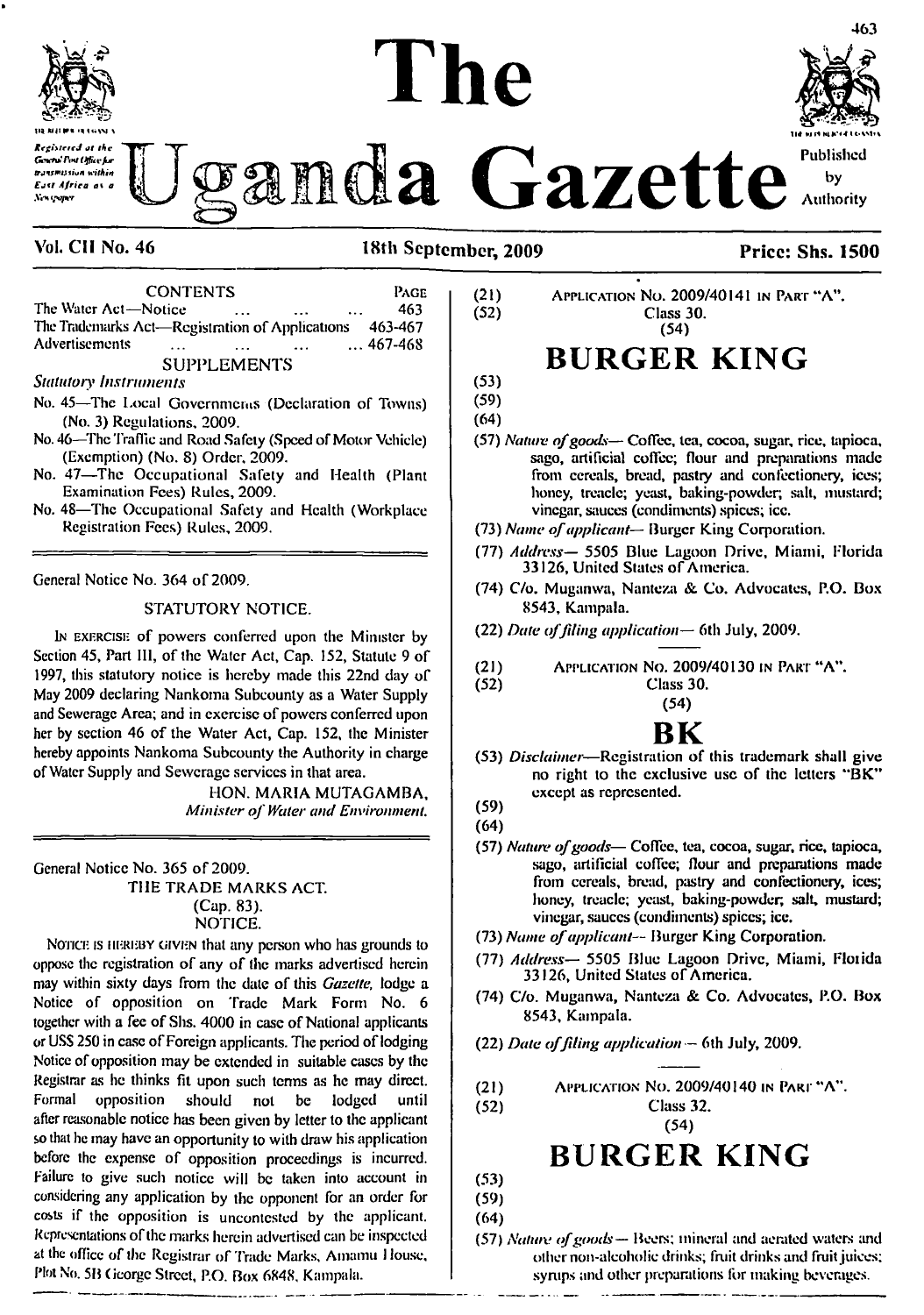- **(73)** *Name ofapplicant***— Burger King Corporation.**
- **(77)** *Address—* **5505 Blue Lagoon Drive, Miami, Florida 33126, United States of America.**
- **(74) C/o. Muganwa, Nanteza & Co. Advocates, P.O. Box 8543, Kampala.**
- **(22)** *Date offiling application—* **6th July, 2009.**
- **(21)** Application **No. 2009/40131** inPart"A". **(52) Class 29.**
- 

#### **(54) BK**

- **(53)** *Disclaimer—***Registration of this trademark shall give no right to the exclusive use of the letters \*'BK" except as represented.**
- **(59)**
- **(64)**
- **(57)** *Nature ofgoods—* **Meat, fish, poultry and game; meat extracts; preserved, frozen, dried and cooked fruits and vegetables; jellies, jams, compotes; eggs, milk and**  $m$ ilk products; edible oils and fats.
- **(73)** *Name ofapplicant—* **Burger King Corporation.**
- **(77)** *Address—* **5505 Blue Lagoon Drive, Miami, Florida 33126, United States of America.**
- **(74) C/o. Muganwa, Nanteza & Co. Advocates, P.O. Box 8543, Kampala.**
- **(22)** *Date offiling application—* **6th July, 2009.**
- **(21)** Application No. **2009/40127** in Part **"A". (52) Class 29.**

**(54)**

## **WHOPPER**

- **(53)**
- **(59)**
- **(64)**
- **(57)** *Nature ofgoods—* **Games and playthings; gymnastic and sporting articles not included in other classes; decorations for Christmas trees.**
- **(73)** *Name ofapplicant—* **Burger King Coiporation.**
- **(77)** *Address—* **5505 Blue Lagoon Drive, Miami, Florida 33126, United States of America.**
- **(74) C/o. Muganwa, Nanteza & Co. Advocates, P.O. Box 8543, Kampala.**
- **(22)** *Date offiling application—* **6th July, 2009.**
- **(21)** Application No. **2009/40139** in Part **"A".**

**(54)**

## **HAVE IT YOUR WAY**

- **(53) (59)**
- **(64)**
- 
- **(57)** *Nature ofgoods—* **Meat, fish, poultry and game; meat extracts; preserved, frozen, dried and cooked fruits and vegetables; jellies, jams, compotes; eggs, milk and milk products; edible oils and fats.**
- **(73)** *Name ofapplicant—* **Burger King Corporation.**
- **(77)** *Address—* **5505 Blue Lagoon Drive, Miami, Florida 33126, United States of America.**
- **(74) C/o. Muganwa, Nanteza & Co. Advocates, P.O. Box 8543, Kampala.**
- **(22)** *Date offiling application—* **6th July, 2009.**

**(21)** Application No. **2009/40129** in Part **''A". (52) Class 32. (54)**

## **WHOPPER**

**(53)**

**(59) (64)**

**(57)** *Nature ofgoods—* **Beers; mineral and aerated waters** *z.* **other non-alcoholic drinks; fruit drinks and fruitjeer syrups and other preparations for making beverages.**

- **(73)** *Name ofapplicant—* **Burger King Corporation**
- **(77)** *Address—* **5505 Blue Lagoon Drive, Miami, Fiori. 33126, United States of America.**
- **(74) C/o. Muganwa, Nanteza & Co. Advocates, P.O. Ik-8543, Kampala.**
- **(22)** *Date offiling application—* **6th July, 2009.**
- **(21)** Application No. **2009/40137** in Part **"A".**
- **(52) Class 32. (54)**

## **HAVE IT YOUR WAY '**

- **(53)**
- **(59)**

**(64) (57)** *Nature ofgoods—* **Beers; mineral and aerated waters** <sup>e</sup>.~% **other non-alcoholic drinks; fruit drinks and fruitjukes**

- **synrps and other preparations for making beverages.**
- **(73)** *Name ofapplicant***— Burger King Corporation.**
- **(77)** *Address—* **5505 Blue Lagoon Drive, Miami, Flonh 33126, United Stales of America.**
- **(74) C/o. Muganwa, Nanteza & Co. Advocates, P.O. Boi 8543, Kampala.**

**(22)** *Date offiling application—* **6th July, 2009.**

**(21)** Application **No. 2009/40138** in <sup>P</sup>art **"A".**

**(52) Class 30. (54)**

### **HAVE IT YOUR WAY (53)**

**(59)**

**(64)**

- **(57)** *Nature ofgoods—* **Coffee, tea, cocoa, sugar, rice, tapioci sago, artificial coffee; flour and preparations nui from cereals, bread, pastry and confectioner)', iocs honey, treacle; yeast, baking-powder, salt, musuri vinegar, sauces (condiments) spices; ice.**
- **(73)** *Name ofapplicant—* **Burger King Corporation.**
- **(77)** *Address***— 5505 Blue Lagoon Drive, Miami, Floni 33126, United Stales of America.**
- **(74) C/o. Muganwa, Nanteza & Co. Advocates, P.O.** <sup>B</sup>ct **8543, Kampala.**

**(22)** *Date offiling application—* **6th July, 2009.**

**(21)** Application No. **2009/40135** in Part **''A". (52) Class 30.**

**(54)**

### **HOME OF THE WHOPPER**

- **(53)**
- **(59)**

**<sup>(52)</sup> Class 29.**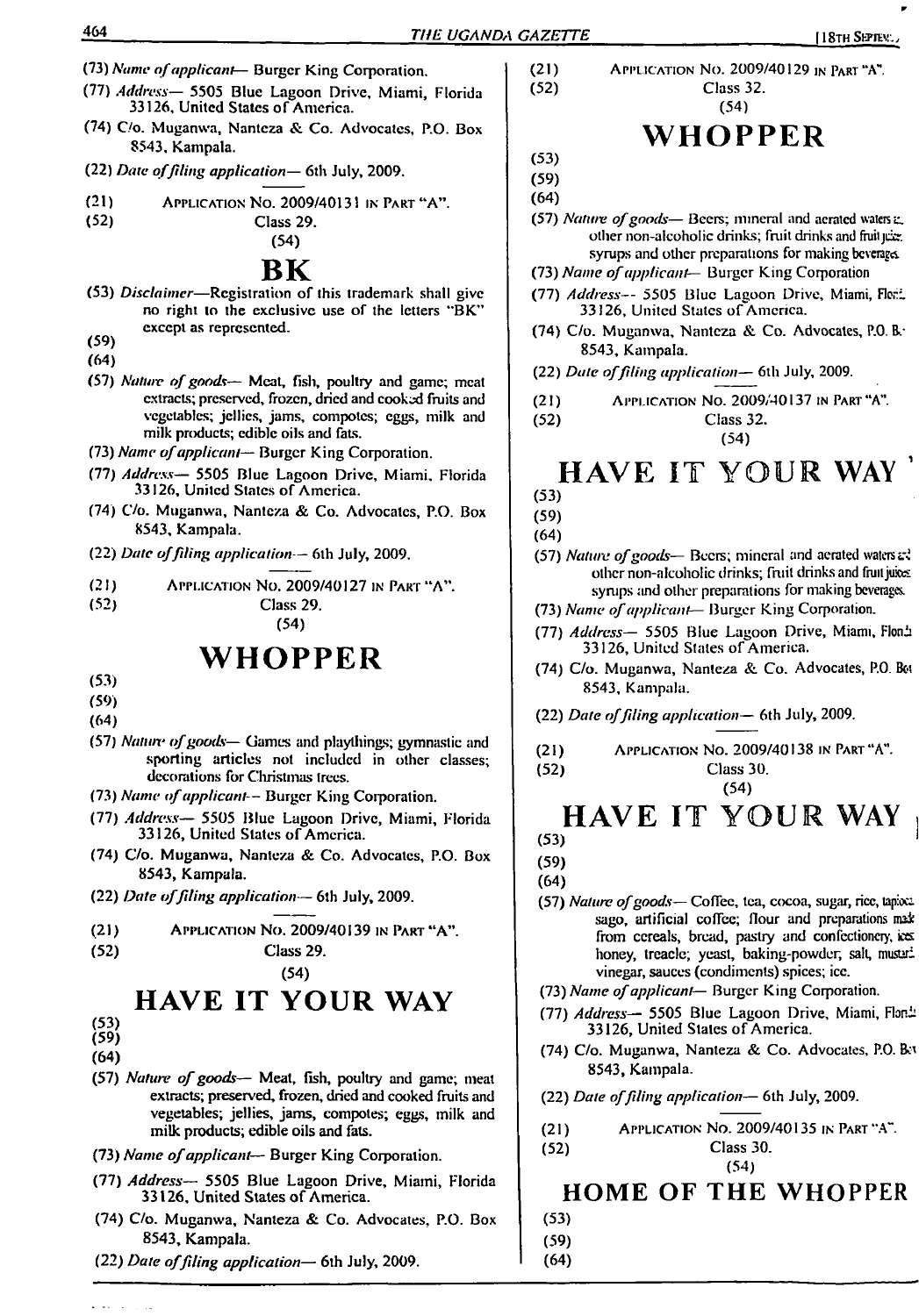- *(57) Nature ofgoods—* Coffee, tea. cocoa, sugar, rice, tapioca, sago. artificial coffee; flour and preparations made from cereals, bread, pastry and confectionery, ices; honey, treacle; yeast, baking-powder; salt, mustard; vinegar, sauces (condiments) spices; ice.
- *(73) Name of applicant* Burger King Corporation.
- (77) *Address—* 5505 Blue Lagoon Drive, Miami, Florida 33126. United States of America.
- (74) C/o. Muganwa, Nanteza & Co. Advocates, P.O. Box 8543, Kampala.
- (22) *Date offiling application-* 6th July, 2009.
- (21) Application No. 2009/40128 in Part "A".
- 

Class 30. (54)

## **WHOPPER**

- (53)
- (59)
- (64)
- (57) *Nature ofgoods—* Coffee, tea, cocoa, sugar, rice, tapioca, sago, artificial coffee; flour and preparations made from cereals, bread, pastry and confectionery, ices; honey, treacle; yeast, baking-powder; salt, mustard; vinegar, sauces (condiments) spices; ice.
- (73) *Name ofapplicant-* Burger King Corporation.
- (77) *Address—* 5505 Blue Lagoon Drive, Miami, Florida 33126, United States of America.
- (74) C/o. Muganwa, Nanteza & Co. Advocates, P.O. Box 8543, Kampala.
- (22) *Date offiling application—* 6th July, 2009.
- (21) Application No. 2009/40136 in Part "A".

(52) Class 32.

(54)

## **HOME OF THE WHOPPER**

(53)

#### (59)

- (64)
- (57) *Nature ofgoods—* Beers; mineral and aerated waters and other non-alcoholic drinks; fruit drinks and fruit juices; syrups and other preparations for making beverages.
- (73) *Name ofapplicant -* Burger King Corporation.
- (77) *Address—* 5505 Blue Lagoon Drive, Miami, Florida 33126, United States of America.
- (74) C/o. Muganwa, Nanteza & Co. Advocates, P.O. Box 8543, Kampala.
- (22) *Date offiling application—* 6th July, 2009.
- (21) Application No. 2009/40132 in Part "A".
- (52) Class 32.

(54)

## **BK**

- (53) *Disclaimer—*Registration of this trademark shall give no right to the exclusive use of the letters "BK" except as represented.
- (59)
- (64)
- (57) *Nature ofgoods—* Beers; mineral and aerated waters and other non-alcoholic drinks; fruit drinks and fruit juices; syrups and other preparations for making beverages.
- (73) *Name ofapplicant—* Burger King Corporation.
- (77) *Address-* <sup>5505</sup> Blue Lagoon Drive, Miami, Florida 33126, United States of America.
- (74) C/o. Muganwa, Nanteza & Co. Advocates, P.O. Box 8543, Kampala.
- (22) *Date offiling application—* 6th July, 2009.
- (21) (52) Application No. 2009/40133 in Part "A". Class 29.

## (54) **BURGER KING**

(53) (59)

- (64)
- (57) *Nature of goods—* Meat, fish, poultry and game; meat extracts; preserved, frozen, dried and cooked fruits and vegetables; jellies, jams, compotes; eggs, milk and milk products; edible oils and fats.
- (73) *Name ofapplicant—* Burgcr King Corporation.
- (77) *Address—* 5505 Blue Lagoon Drive, Miami, Florida 33126, United States of America.
- (74) C/o. Muganwa, Nanteza & Co. Advocates, P.O. Box 8543, Kampala.
- (22) *Date offiling application—* 6th July, 2009.
- (21) Application No. 2009/40134 in Part "A",
- (52) ' Class 29.

$$
(54)
$$

#### **HOME OF THE WHOPPER**

- (53)
- (59)
- (64)
- (57) *Nature of goods—* Meat, fish, poultry and game; meat extracts; preserved, frozen, dried and cooked fruits and vegetables; jellies, jams, compotes; eggs, milk and milk products; edible oils and fats.
- (73) *Name ofapplicant—* Burgcr King Corporation.
- (77) *Address—* 5505 Blue Lagoon Drive, Miami, Florida 33126, United States of America.
- (74) C/o. Muganwa, Nanteza & Co. Advocates, P.O. Box 8543, Kampala.
- (22) *Date offiling application—* 6th July, 2009.
- (21) Application No. 2009/40176 in Part "A".

Class 5. (54)

## **SELOKEN ZOK**

- (53) (59)
- (64)
- (57) *Nature of goods—* Pharmaceutical, and veterinary preparations; sanitary preparations for medical purposes; dietetic substances adapted for medical use, food for babies, plasters, materials for dressings, material for stopping teeth, dental wax, disinfectants, preparations for destroying vermin; fungicides, herbicides.
- (73) *Name ofapplicant—* AstraZeneca AB.
- (77) *Address* SE-151 85 Sodertalje, Sweden.
- (74) C/o. Muganwa, Nanteza *& Co.* Advocates. P.O. Box 8543. Kampala.
- (22) *Date offiling application—* 24th July. 2009.

Kampala, KATUTSI VINCENT. 24th July, 2009. *Assistant Registrar ofTrade Marks.*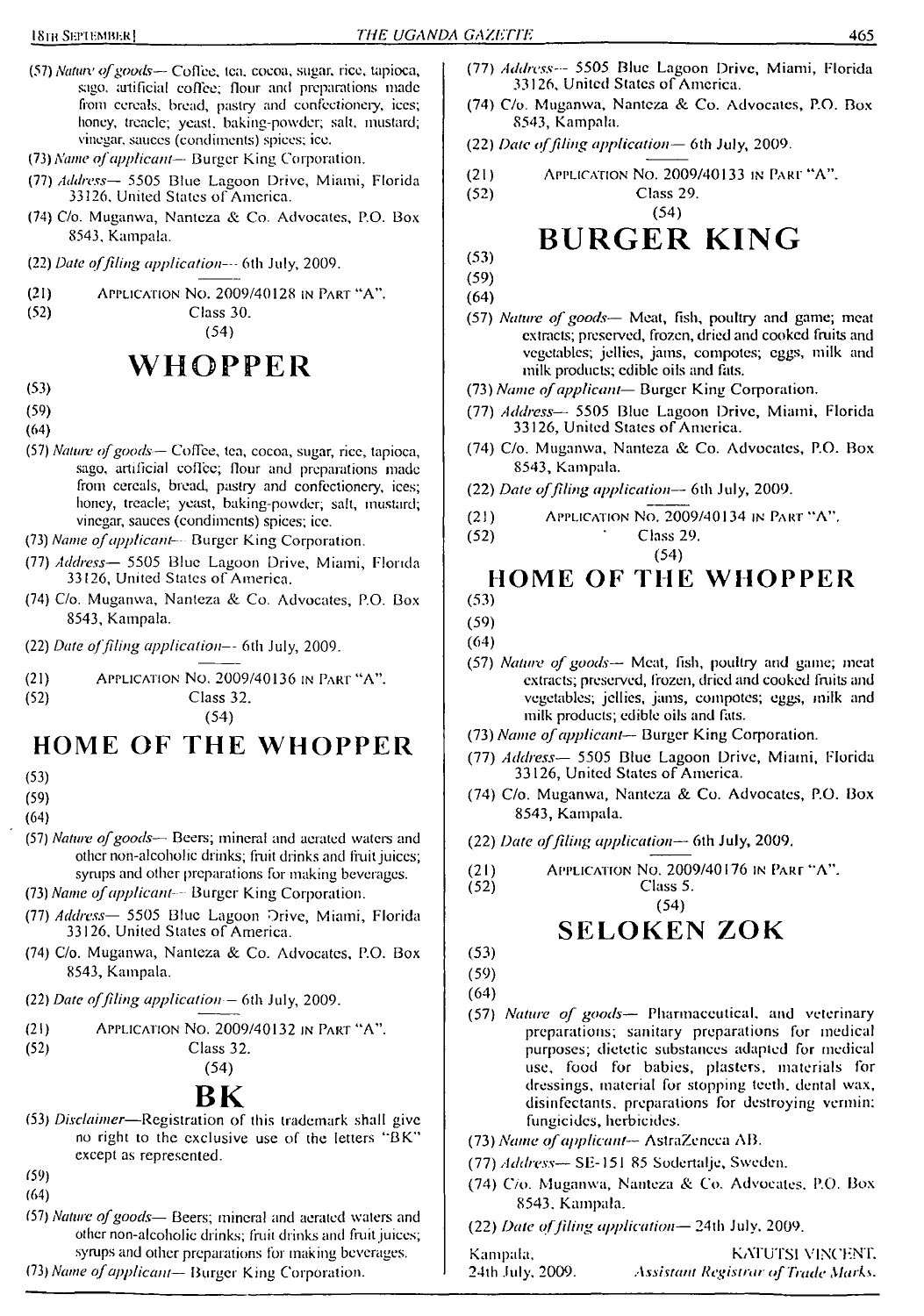

# **:s: Otrivin**

- **(64)**
- **(57)** *Nature ofgoods—* **Surgical, medical, dental and veterinary apparatus and instruments, artificial limbs, eyes and teeth. Orthopedic articles, suture materials.**
- **(73)** *Name ofapplicant-***— Novartis AG.**
- **(77)** *Address—* **4002 Basel, Switzerland.**
- **(74) C'o. Muganwa, Nanteza & Co. Advocates, P.O. Box 8543, Kampala.**
- **(?2)** *Date offiling application—* **<sup>1</sup>2th February, 2009.**

**(21 <sup>j</sup>** Application No. **31332** in Part **"A".**

**(52) Class 9.**

**(54)**

### **BLACKBERRY STORM**

- **(53)**
- **(59)**
- **i (>4)**
- **(5n)** *Nature of goods—* **Scientific, nautical, surveying, photographic, cinematographic, optical, weighing, measuring, signaling, checking (supervision), lifesaving and leaching apparatus and instruments; apparatus for recording, transmission or reproduction of data, sound or images; magnetic data carriers, recording discs, calculating machines data processing equipment and computers; computer software; electronic handheld units for the wireless transmission of data and or voice signals; accessories for electronic handheld units for the wireless transmission of data and or voice signals namely batteries, battery doors, car kits, chargers and charging pods, headsets, adapters, desk stands, docking cradles, computer cables, cases, totes and holsters; computer communication software for the synchronization, transmission and sharing of data, calendar, content and messaging between one or more electronic handheld units and data stored on or associated with a computer.**
- **(73)** *Name ofapplicant-■-* **Research in Motion Limited.**
- **("7)** *Address—* **295 Phillip Street. Waterloo. Ontario. N2L 3W8. Canada.**
- **t"4) Co. Muganwa. Nanteza & Co. Advocates. P.O. Box 8543. Kampala.**
- **(22)** *Date offiling application—* **6th August. 2008.**

**(21)** Application No. **32175** in Part **"A".**

**(52) Class 16. (54)**

#### **TNS RESEARCH INTERNATIONAL**

- **(53)**
- **(59)**
- **(64)**
- **(5")** *Nature ofgoods—* **Paper, cardboard and goods made from these materials; printed matter: bookbinding material: photograplis: stationery: office requisites: instruction and teaching material.**
- **(73)** *Name ofapplicant--■* **WPP Luxembourg Gamma Sari.**
- **(77)** *Address—* **6 Rue Heine, L-1720 Luxembourg. Luxembourg.**
- **(74) C/o. Muganwa, Nanteza & Co. Advocates. P.O. Box 8543, Kampala.**

**(22)** *Date offiling application—* **<sup>1</sup>5th April, 2009**

**(21) (52)** Application No. **32174** in Part **"A". Class 9.**

## **TNS RESEARCH INTERNATIONAL**

**(54)**

- **(53) (59)**
- **(64)**
- **(57)** *Nature ofgoods***— Software for use in connection with market research services.**
- **(73)** *Name ofapplicant***— WPP Luxembourg Gamma Sari.**
- **(77)** *Address—* **6 Rue Heine. L-1720 Luxembourg. Luxembourg.**
- **(74) C/o. Muganwa, Nanteza & Co. Advocates, P.O. Box 8543, Kampala.**
- **(22)** *Date offiling application—* **<sup>1</sup>5th April, 2009.**
- **(21) (52)** Application No. **32081** in Part **"A". Class 12.**

**(54)**



**(53) (59) (64)**

- **(57)** *Nature ofgoods—* **Tires for vehicle wheels; automobile tires (tyres).**
- **(73)** *Name ofapplicant—* **Aeolus Tyre Co. Ltd.**
- **(77)** *Address—* **No. 48, Jiaodong South Road, Jiaozuo, Henan. China.**
- **(74) C/o. Muganwa, Nanteza & Co. Advocates, P.O. Box 8543. Kampala.**

**(22)** *Date offiling application—* **<sup>1</sup>8th March, 2009.**

**Kampala. MERCY KYOMUGASHO K. NDYA11IKAY0. <sup>1</sup>5th June. 2009.** *Assistant Registrar of Trade Marks*

Application No. **31086** in Part **"A".**  $(21)$ 

**Class 14.**

**(54)** ROLEX

$$
(53)
$$

**(52)**

**(59) (64)**

> **(57)** *Nature ofgoods***— Jewellery, clock- and waich-makina. namely watches, wristwatches, constituting pansuf clocks and watches and accessories for clocks and watches not included in other classes, alarm clocks, clocks and other chronometric instruments, chronometers, chronographs (watches) apparatus for sportive timekeeping, apparatus and instruments far time measuring and time indicating not included :r. other classes: dials (clock-and watch-making), dock cases, watch cases, cases for watches (presentation) and cases for jeweller} (presentation).**

#### *(73) Name ofapplicant-***— Rolex SA.**

**("7)** *Address—***Rue Francois-Dussaud** Gene\a**Sw itzerland.**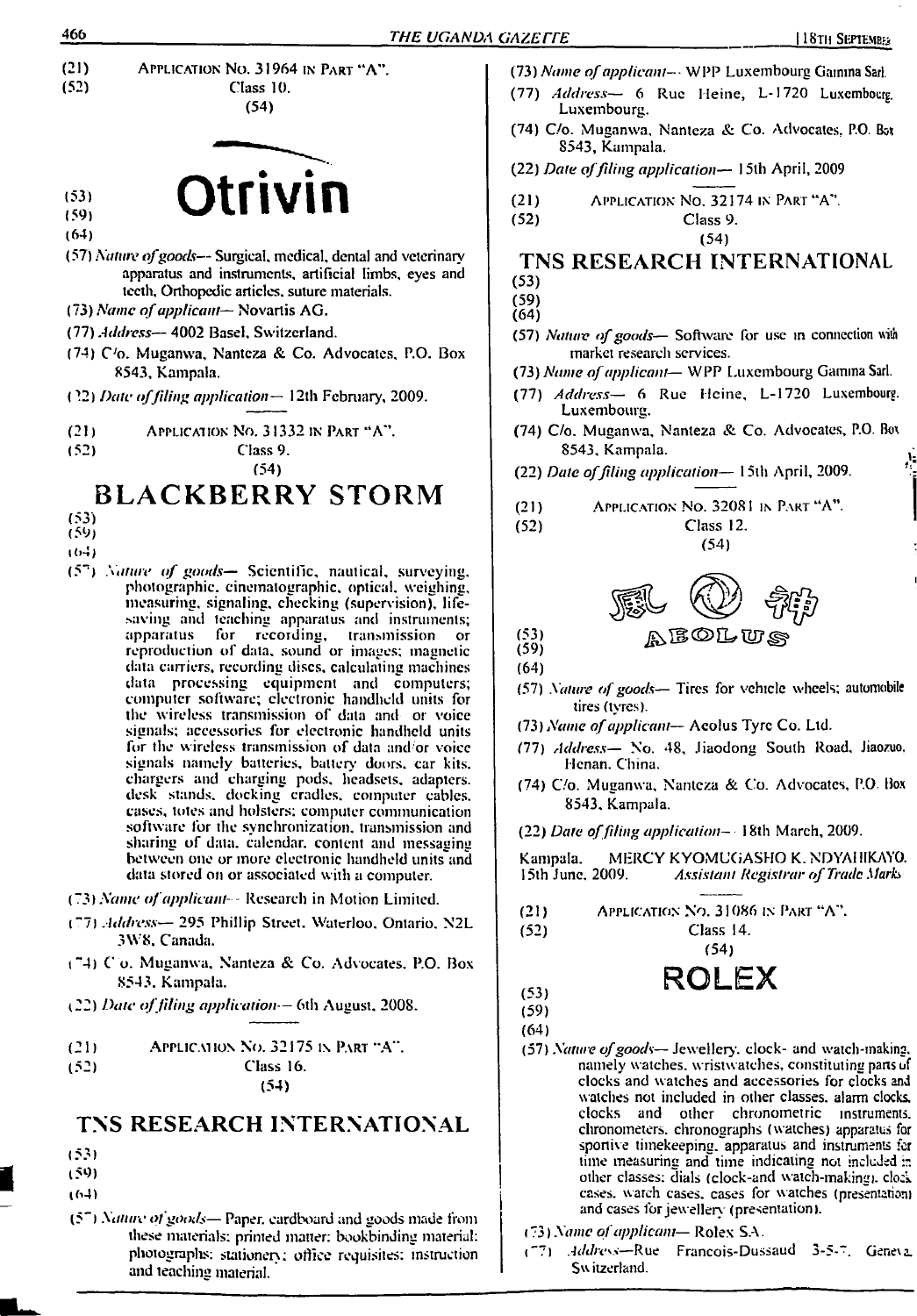(74) C/o. Muganwa. Nanteza &. Co. Advocates, P.O. Box 8543. Kampala.

(22) *Date offiling application—* 5th June, 2008.

Kampala. **JULIET NASSUNA,**<br>8th July, 2009. *Assistant Registrar of Trade Marks* 8th July, 2009. *Assistant Registrar of Trade Marks*

## **ADVERTISEMENTS**

'THE REGISTRATION OF TITLES ACT. (Cap. 230). NOTICE.

ISSUE OF SPECIAL CERTIFICATE OF TITLE.

*Leasehold Register-—*Volume 3931 Folio 25 Plot No. 48 Kyadondo Block 273 Land at Buziga, Kampala.

NOTICE IS HEREBY GIVEN that after the expiration of one month from the publication hereof, <sup>I</sup> intend to issue in the names of Aggrey Kiyingi of P.O. Box 16186, Kampala, a special Certificate of Title under the above Volume and Folio, the Certificate of Title which was originally issued having been lost.

| Kampala,          | SARAH KULATA BASANGWA,              |
|-------------------|-------------------------------------|
| 4th August, 2009. | Ag. Commissioner Land Registration. |

THE REGISTRATION OF TITLES ACT. (Cap. 230). NOTICE.

ISSUE OF SPECIAL CERTIFICATE OF TITLE.

*Leasehold Register—*Volume 2942 Folio <sup>1</sup> Plot No. <sup>10</sup> Chwa II Place, Mbuya, Kampala.

NOTICE IS HEREBY GIVEN that after the expiration of one month from the publication hereof, <sup>I</sup> intend to issue in the names of Zakyc Merian of P.O. Box 4795, Kampala, a special Certificate of Title under the above Volume and Folio, the Certificate of Title which was originally issued having been lost.

Kampala, SARAH KULATA BASANGWA, 8th September, 2009. Ag. Commissioner Land Registration. 8th September, 2009. *Ag. Commissioner Land Registration.*

> THE REGISTRATION OF TITLES ACT. (Cap. 230). NOTICE.

ISSUE OF SPECIAL CERTIFICATE OF TITLE.

*Leasehold Register—*Volume 1266 Folio 24 Plot 1030 Kyadondo Block 203 at Maganjo, Mpigi.

NOTICE IS HEREBY GIVEN that after the expiration of one month from the publication hereof, <sup>I</sup> intend to issue in the names of Edward Lutaaya of P.O. Box 12061, Kampala, a special Certificate of Title under the above Volume and Folio, the Certificate of Title which was originally issued having been lost.

Kampala, EDWARD KARIBWENDE, 7th September, 2009. for Ag. Commissioner Land Registration.

HIE REGISTRATION OF 'TITLES ACT. (Cap. 230). NOTICE. ISSUE OF SPECIAL CERTIFICATE OF TITLE.

Busiro Block 224 Plot 34 Land at Sentema.

NOTICE IS HEREBY GIVEN that after the expiration of one month from the publication hereof, <sup>I</sup> intend to issue in the names of Zefaniya Bisaso Sscnkindu, a special Certificate of Title under the above Block and Plot, the Certificate of Title which was originally issued having been lost.

Kampala, ROBERT V. NYOMBI, 10th June, 2009. for Ag. Commissioner Land Registration. R)th June, 2009. *forAg. Commissioner hind Registration.*

#### THE REGISTRATION OF TITLES ACT. (Cap. 230). NOTICE.

ISSUE OF SPECIAL CERTIFICATE OF TITLE.

Mawokota Block 149 Plot 25 Land at Kwaba.

NOTICE IS HEREBY GIVEN that after the expiration of one month from the publication hereof, I intend to issue in the names of Yozefu Kalule, a special Certificate of Title under the above Block and Plot, the Certificate of Title which was originally issued having been lost.

Kampala, MUHEREZA EDWIN, 18th August, *2009. for Ag. Commissioner Ixmd Registration.*

#### THE REGISTRATION OF TITLES ACT. (Cap. 230). NOTICE. ISSUE OF SPECIAL CERTIFICATE OF TITLE.

Kyadondo Block 220 Plot 858 Land at Kiwatulc.

Notice is hereby given that after the expiration of one month from the publication hereof, <sup>I</sup> intend to issue in the names of John Danze Mayanja of P.O. Box 5765, Kampala, a special Certificate of Title under the above Block and Plot, the Certificate of'Title which was originally issued having been lost.

Kampala, NYOMBI V. ROBERT, 15th September, 2009.*forAg. Commissioner LandRegistration.*

#### THE REGISTRATION OF TITLES ACT.

(Cap. 230).

NOTICE.

ISSUE OF SPECIAL CERTIFICATE OF TITLE.

Kyaggwc Block 170 Plot 440 Area: 0.036 Hectares at Takajungc.

NOTICE IS HEREBY GIVEN that after the expiration of one month from the publication hereof, <sup>I</sup> intend to issue in the names of Bisaso David Nkubo, Sebina M. Geoffrey and Nagawa Rose, a special Certificate of Title under the above Block and Plot, the Certificate of Title which was originally issued having been lost.

Mukono, CHRISTINE NAMIREMBE KATENDE,<br>6th August, 2009. for Ag. Commissioner Land Registration. 6th August, 2009. *for Ag. Commissioner Land Registration.*

#### THE REGISTRATION OF TITLES ACT.

(Cap. 230).

NOTICE'.

ISSUE OF SPECIAL CERTIFICATE OF TITLE.

Kyaggwe Block 313 Plot 168 Area: 1.67 <sup>I</sup> Icctares at Misindye.

NOTICE IS HEREBY GIVEN that after the expiration of one month from the publication hereof, <sup>I</sup> intend to issue in the names of Muwonge George William of Malongwe Village Buikwe Subcouniy, a special Certificate of Title under the above Block and Plot, the Certificate of Title which was originally issued having been lost.

Mukono, CHRISTINE NAMIREMBE KATENDE, I6(h September, 2009. *forAg. Commissioner Land Registration.*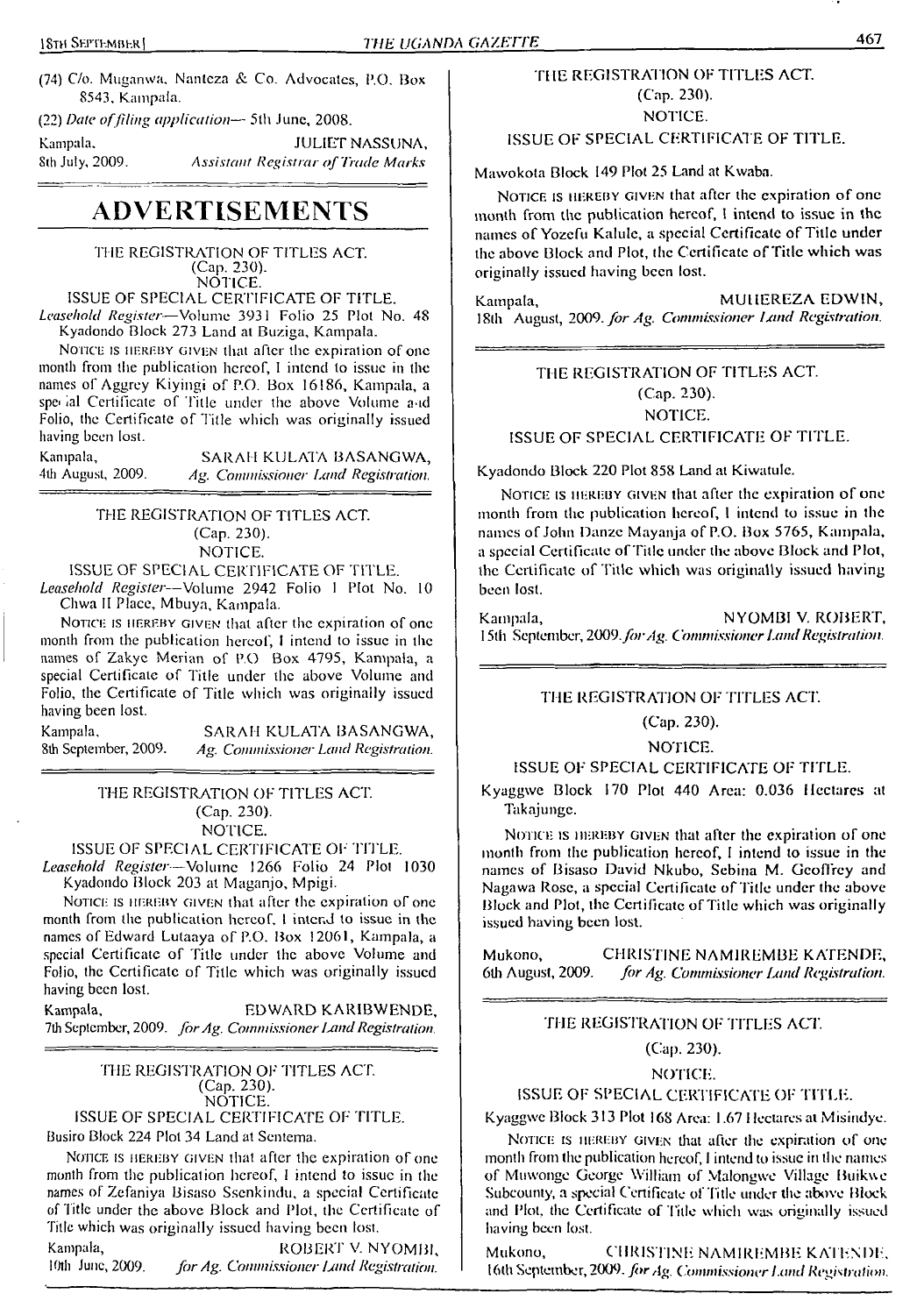### THE REGISTRATION OF TITLES ACT. (Cap. 230).

#### NOTICE.

#### ISSUE OF SPECIAL CERTIFICATE OF TITLE.

Busiro Block 474 Plot 14 Land at Bulwanyi.

NOTICE IS HEREBY GIVEN that after the expiration of one month from the publication hereof, <sup>I</sup> intend to issue in the names of Eriyasafu Byekwaso, a special Certificate of Title under the above Block and Plot, the Certificate of Title which was originally issued having been lost.

Kampala. MUHEREZA EDWIN, 18th September. *2009.forAg. CommissionerLandRegistration.*

#### THE REGISTRATION OF TITLES ACT. (Cap. 230). NOTICE. ISSUE OF SPECIAL CERTIFICATE OF TITLE.

#### Busiro Block 99 Plot 62 Land at Tumbali.

Notice is hereby given that after the expiration of one month from the publication hereof, <sup>1</sup> intend to issue in the names of Alikisi Sebowa of Mazi, Mut. <sup>I</sup> Busiro, a special Certificate of Title under the above Block and Plot, the Certificate of Title which was originally issued having been lost.

Kampala, MUHEREZA EDWIN, 14th September, 2009. for Ag. Commissioner Land Registration.

#### THE REGISTRATION OF TITLES ACT. (Cap. 230). NOTICE. ISSUE OF SPECIAL CERTIFICATE OF TITLE.

#### Kyadondo Block 82 Plot 447 Land at Kungu.

NOTICE IS HEREBY GIVEN that after the expiration of one month from the publication hereof, <sup>1</sup> intend to issue in the names of Muleme Kibuuka (Administrator of the Estate of Lubowa Lugwanya Festo Admn. HCT-00-CV-AC-300- 2008) Kampala, a special Certificate of Title under the above Block and Plot, the Certificate of Title which was originally issued having been lost.

Kampala. NYOMBI ROBERT, 27th April, 2009. *for Ag. Commissioner Land Registration.*

#### THE BIRTHS AND DEATHS REGISTRATION ACT (CAP. 309)

#### NOTICE OF CHANGE OF NAME OF SAUDA MASABA TO DIVINE MASABA

Notice is given that <sup>I</sup> Divine Masaba formerly called and known by the name of Sauda Masaba give public notice that <sup>I</sup> have formally and absolutely renounced and abandoned the use of my former name of Sauda Masaba and assumed and adopted in place of that name the name Divine Masaba.

Signed at Kampala by the said Divine Masaba this 21st day of May. 2009.

> DIVINE MASABA. *Renouncen*

#### IN THE CHIEF MAGISTRATES COURT OF MENGO AT MENGO

MISCELLANEOUS CAUSE No. 126 OF 2009.

IN THE MATTER OF MONEY LENDERS ACT (CAP. 273j

#### AND

#### IN THE MATTER OF MONEY LENDERS (LICENCES AND CERTIFICATES) RULES SI 273-1

#### IN THE MATTER OF AN APPLICATION FOR A MONEY LENDER'S CERTIFICATE BY VAD MICRO FINANCE

#### NOTICE OF APPLICATION

NOTICE is hereby given to general public that an application for a grant of money lenders' certificate to the above named applicant has been lodged in the Chief Magistrate's Court of Mengo at Mengo.

The said application is fixed for hearing before His Worship Odoki Philip in the Chief Magistrate's Court of Mengo at Mengo on the 29th day of September, 2009 at 9.40 am or soon thereafter.

Any person desirous of supporting or opposing the said application should appear at the time of hearing in person or by Advocate for that purpose. That person must give VAD MICRO FINANCE notice of his intention to do so.

The notice must state the name and address of that person or firm or that of his Advocate and the grounds in support or for the objection and the said notice must reach the Applicants at least 14 days before the date of Apheation.

Dated at Kampala this 9th day of September, 2009.



ł

#### IN THE MATTER OF MONEY LENDERS ACT (CAP. 273) AND

#### IN THE MATTER OF M/S Q-SERVICES LIMITED PLOT 1<sup>1</sup> RASHID KHAMIS ROAD OLD KAMPALA

Notice is hereby given that an application for the grant of <sup>a</sup> Money Lenders Certificate to the above named company was filed in the Chief Magistrate's Court of Mengo on the 2nd day of September, 2009 by M/s Kabayiza Kavuma & Co. Advocates, Plot 4 Jinja Road 5th Floor Social Security House P.O. Box 36362 Kampala and that the said application is directed to be heard before the Court sitting at the law courts in Uganda on the 30th of September 2009, at 2.00 pm and therefore any person who is desirous of supporting or opposing the said application may appear at the lime of the hearing in person or by his/her Advocate for that purpose.

Any person who intends to appear during the hearing of the said application must serve on or send by post to M/s Kabayiza Kavuma & Co. Advocates the Notice and must state the name and address of the person or firm of his/her Advocate (if any) or if posted, the Notice must be sent in sufficient time to reach the above named not later than the 25th day September, 2009.

Counsel for the Applicant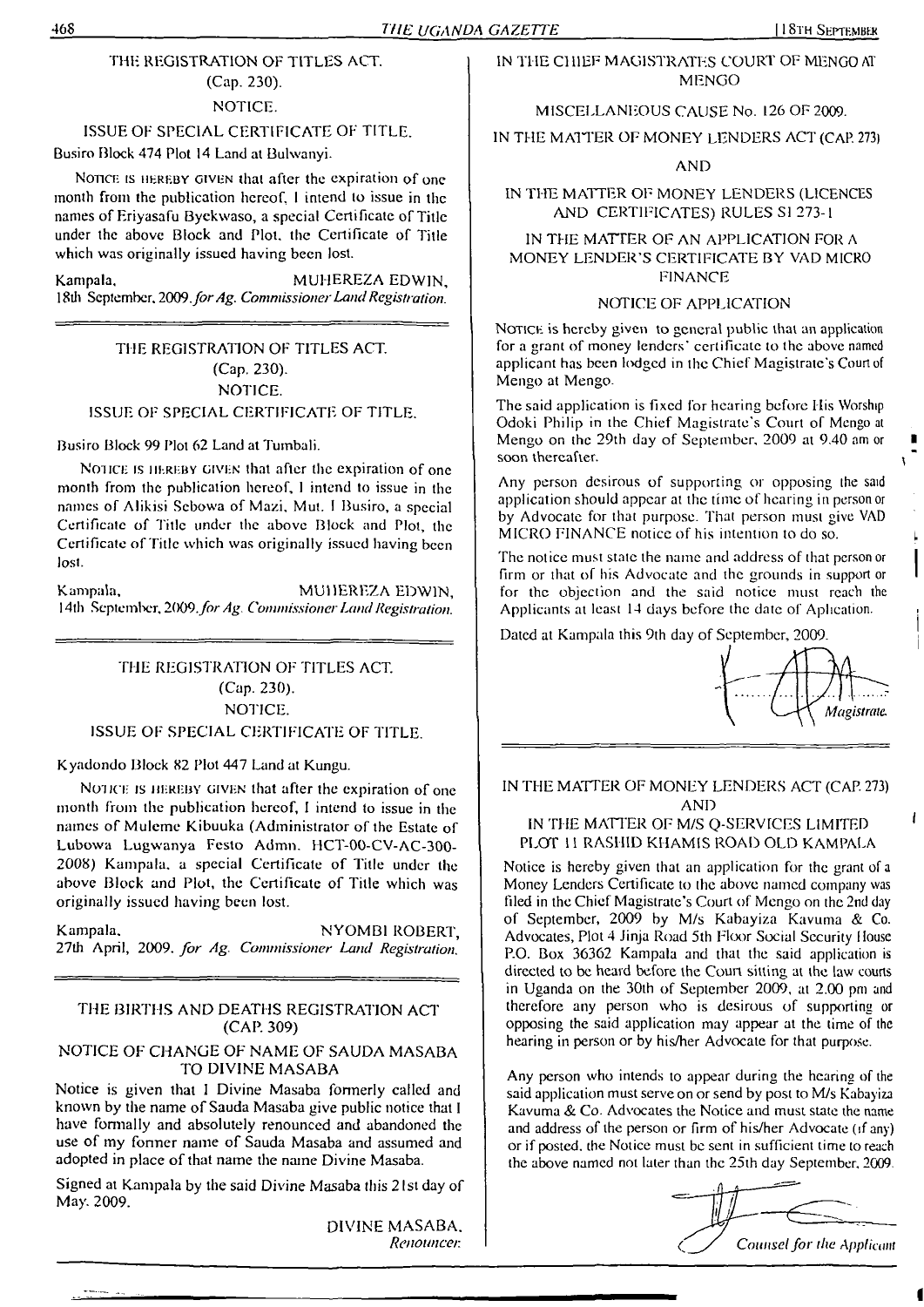#### **STATUTORY INSTRUMENTS SUPPLEMENT**

*to The Uganda Gazette No. 46 Volume CII dated 18th September, 2009* Printed by UPPC, Entebbe, by Order of the Government.

### **STATUTORY INSTRUMENTS**

#### **2009 No. 45.**

#### **The Local Governments (Declaration of Towns) (No. 3) Regulations, 2009.**

*(Under sections 7(3) and 175(1) of the Local Governments Act, Cap. 243)*

IN EXERCISE of the powers conferred upon the Minister responsible for local governments by sections 7(3) and 175(1) of the Local Governments Act, in consultation with the districts and with the approval of Cabinet, these regulations are made this 9th day of September, 2009.

#### **1. Title.**

These regulations may be cited as the Local Governments (Declaration of Towns) (No. 3) Regulations, 2009.

#### **2. Declaration of Towns.**

The following areas are declared to be towns—

- (a) Nakaseke —consisting of Nakaseke Parish in Nakaseke District;
- (b) Semuto —consisting of Semuto Parish in Nakaseke District;
- (c) Budadiri —consisting of Nakiwondwe, Bugiwumi, Bunyode and Kalawa Parishes in Sironko District;
- (d) Kibiito —consisting of Kibiito Parish in Kabarole District;
- (e) Patongo —consisting of Patongo Parish in Pader District;
- (f) Rwimi —consisting of Rwimi Parish in Kabarole District;
- (g) Kyazanga —consisting of Kyazanga Parish in Masaka District.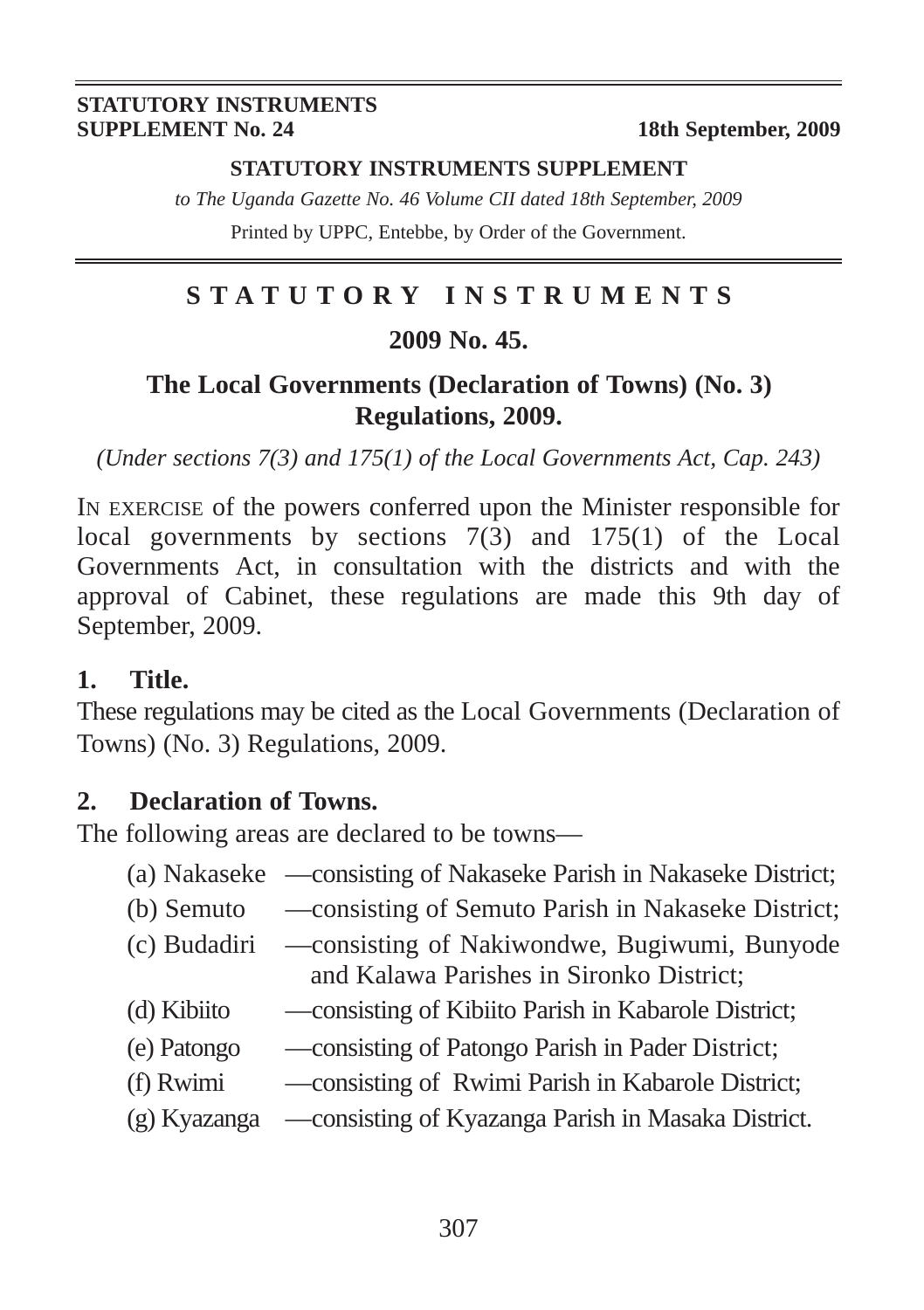#### **STATUTORY INSTRUMENTS SUPPLEMENT**

*to The Uganda Gazette No. 46 Volume CII dated 18th September, 2009* Printed by UPPC, Entebbe, by Order of the Government.

## **STATUTORY INSTRUMENTS 2009 No. 46.**

#### **The Traffic and Road Safety (Speed of Motor Vehicle) (Exemption) (No. 8) Order, 2009.**

*(Under section 175 of the Traffic and Road Safety Act, Cap. 361).*

IN EXERCISE of the powers conferred upon the Minister responsible for transport by section 175 of the Traffic and Road Safety Act, this Order is made this 16th day of September, 2009.

#### **1. Title.**

This Order may be cited as the Traffic and Road Safety (Speed of Motor Vehicle) (Exemption) (No. 8) Order, 2009.

#### **2. Exemption.**

A person who drives a motor vehicle and who competes in the UMMA Sprint Rally, organised by the Federation of Motor Sports Club of Uganda (FMU), commencing on 27th September, 2009 to be held at Festino Site in Mukono District, is exempted from the provisions of section 120 of the Traffic and Road Safety Act, Cap. 361 for the duration of that rally.

> JOHN M. NASASIRA, *Minister of Works and Transport.*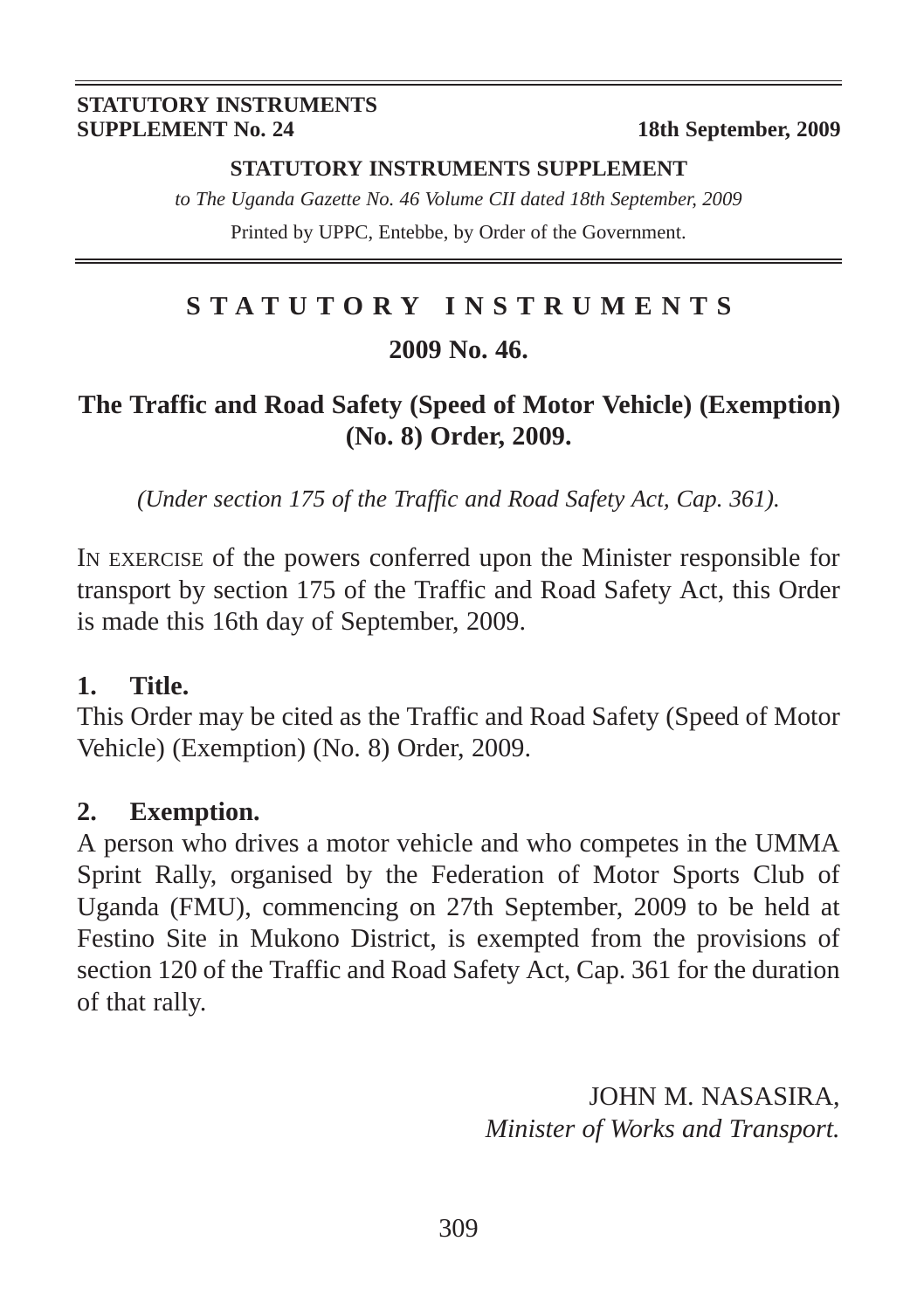#### **STATUTORY INSTRUMENTS SUPPLEMENT**

*to The Uganda Gazette No. 46 Volume CII dated 18th September, 2009* Printed by UPPC, Entebbe, by Order of the Government.

#### **STATUTORY INSTRUMENTS**

#### **2009 No. 47.**

#### **The Occupational Safety and Health (Plant Examination Fees) Rules, 2009.**

*(Under section 119(1) of the Occupational Safety and Health Act, 2006)*

IN EXERCISE of the powers conferred upon the Minister by section 119(1) of the Occupational Safety and Health Act, 2006, these Rules are made this 2nd day of June, 2009.

#### **1. Title**

These Rules may be cited as the Occupational Safety and Health (Plant Examination Fees) Rules, 2009.

#### **2. Commencement**

These Rules shall come into force fourteen days after publication in the Gazette.

#### **3. Application**

These Rules shall apply to every plant and equipment including hoist, lifting machine, travelling crane, lifting appliance, lifting gear, steam boiler, steam receiver, air receiver or power generator as provided in Schedules 2 to 10.

#### **4. Interpretation**

In these Rules, unless the context otherwise requires—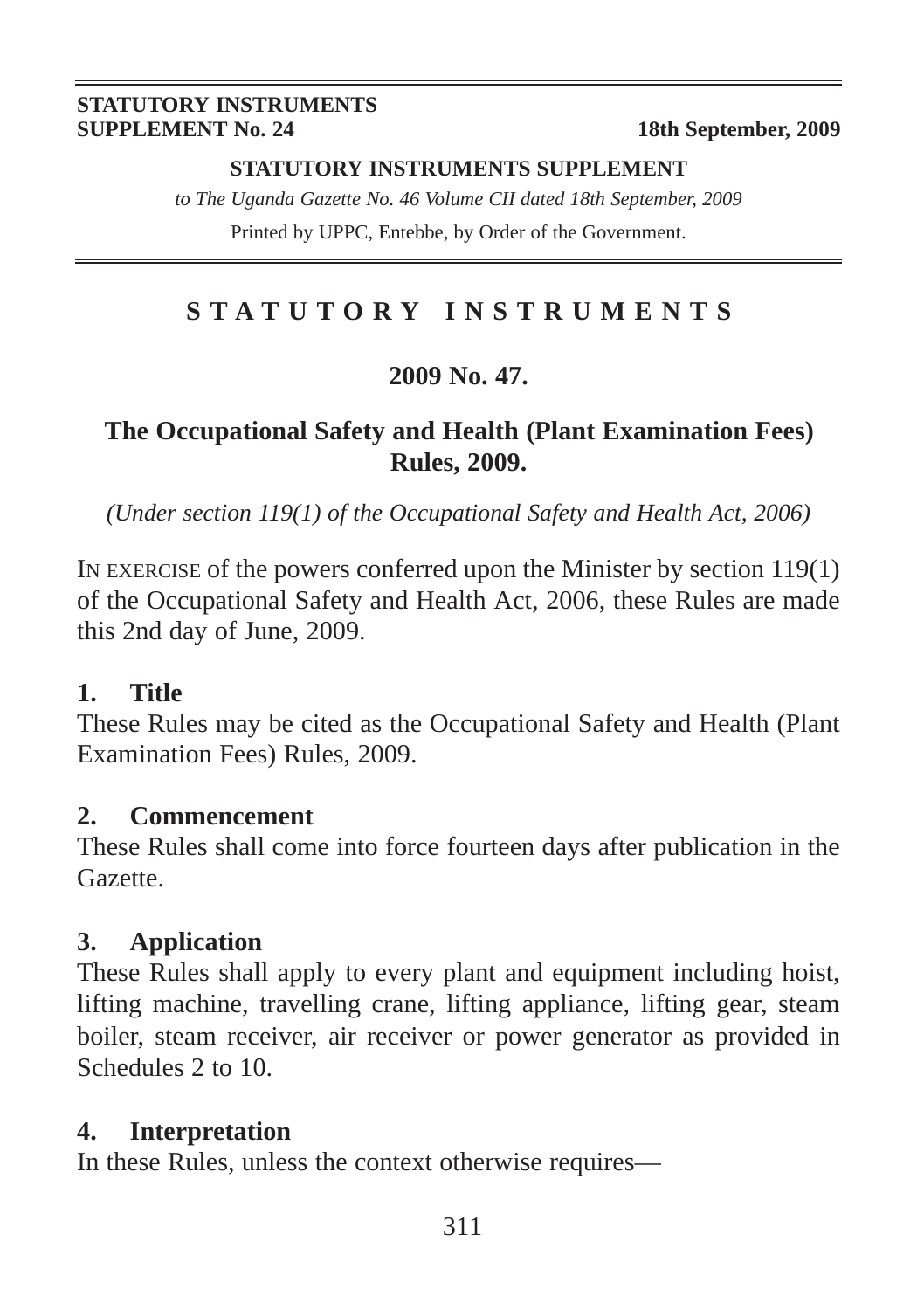"authorised person" has meaning as provided by the Act;

"currency point" has the meaning assigned to it in Schedule 1;

"Minister" means Minister responsible for occupational safety and health;

"plant" has the meaning as provided by the Act.

#### **5. Revocation of S.I. No. 19 of 2004**

The Factories (Plant Examination Fees) (Amendment of Schedule) Rules, 2004 are revoked.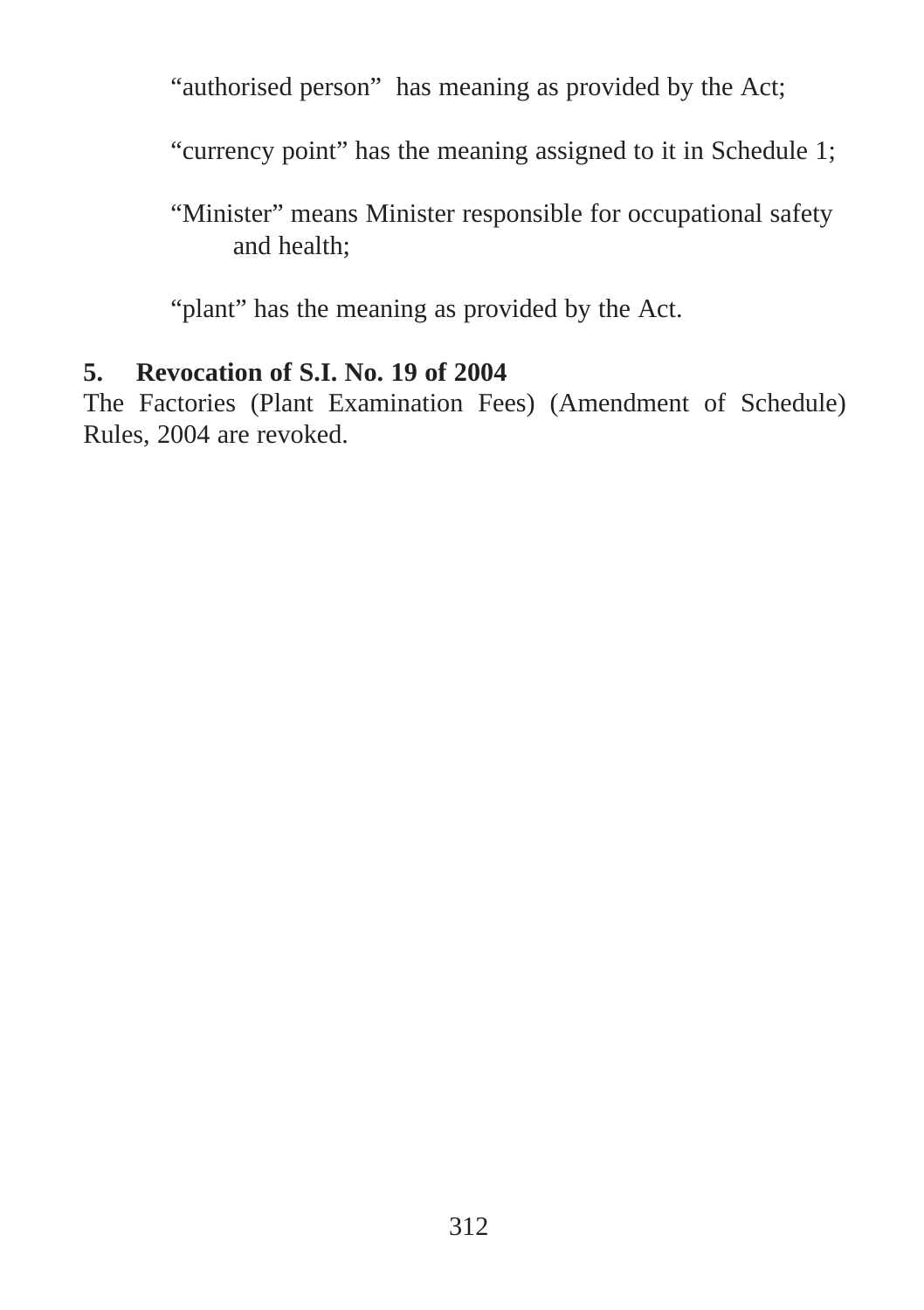#### CURRENCY POINT

*Rule 3*

A currency point is equivalent to twenty thousand shillings.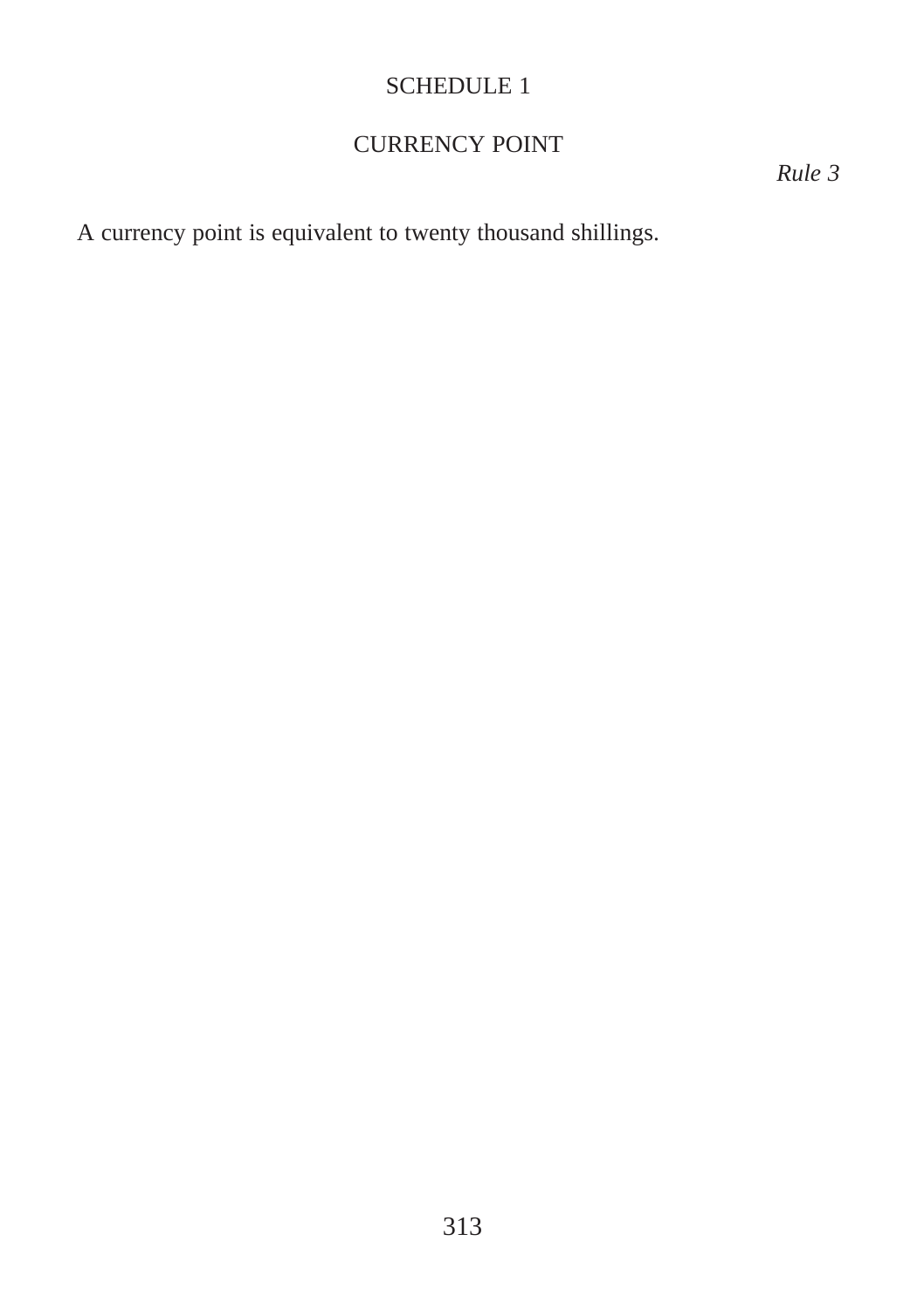#### BASIC FEES FOR EXAMINATION OF HOISTS AND LIFTS

| Category | Description      | <b>Basic Fee Per Unit</b>        |                                  |
|----------|------------------|----------------------------------|----------------------------------|
|          |                  | Power Operated                   | Manually<br>Operated             |
| L.1      |                  | <b>Currency</b><br><b>Points</b> | <b>Currency</b><br><b>Points</b> |
| (a)      | Hoists or Lifts  | 19.1                             | 8.61                             |
| (b)      | Builder's Hoists | 12.1                             |                                  |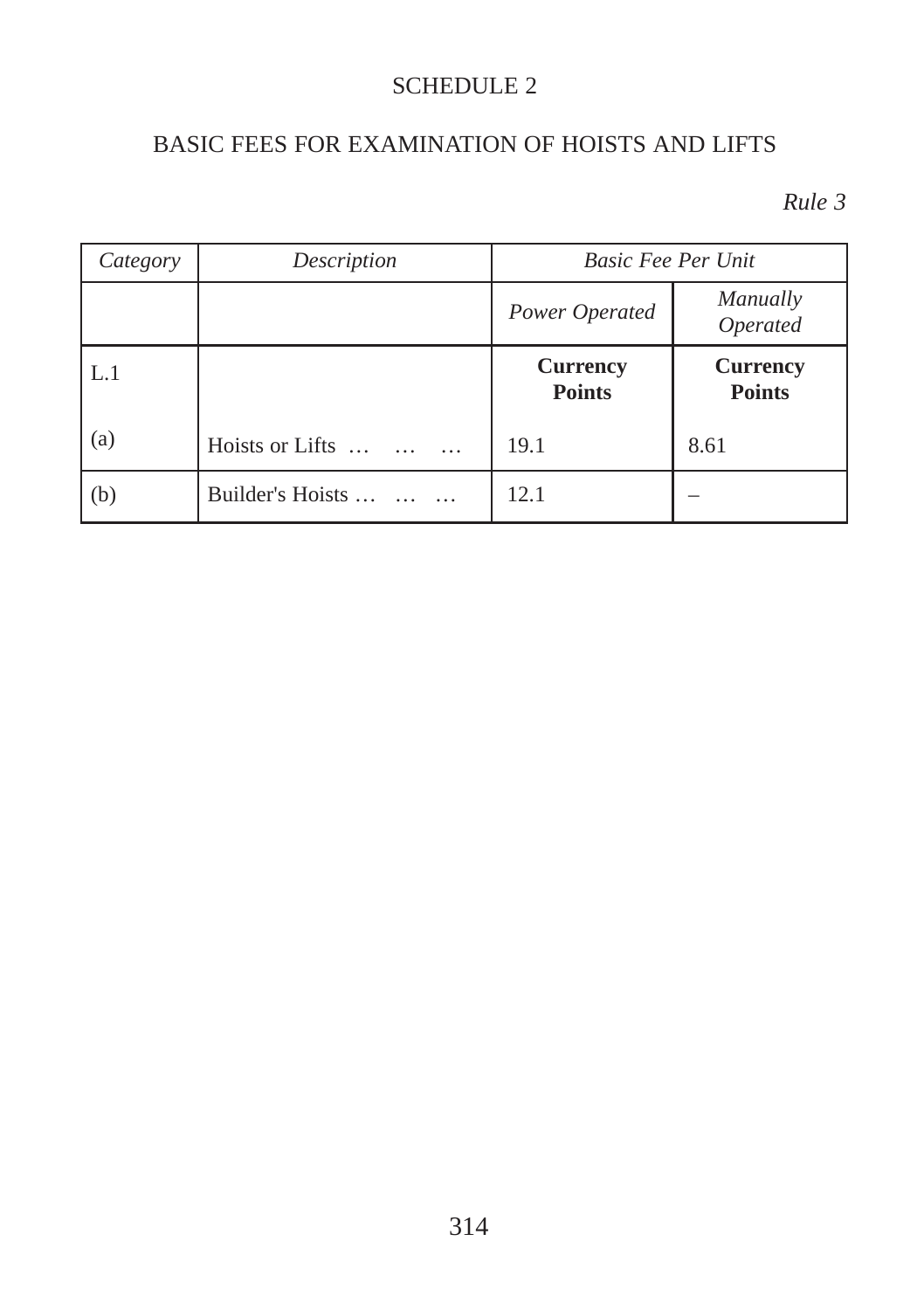#### BASIC FEES FOR EXAMINATION OF OVERHEAD TRAVELLING CRANES AND OTHER LIFTING MACHINES

| Category            | Description                                       | <b>Basic Fee Per Unit</b> |                 |
|---------------------|---------------------------------------------------|---------------------------|-----------------|
|                     |                                                   | Power                     | Manually        |
|                     |                                                   | Operated                  | Operated        |
| $\overline{L.2(a)}$ | <b>Overhead Travelling Cranes</b>                 | <b>Currency</b>           | <b>Currency</b> |
|                     |                                                   | <b>Points</b>             | <b>Points</b>   |
|                     | Overhead travelling cranes having a               |                           |                 |
|                     | nominal safe working load of more                 |                           |                 |
|                     | than 20 tons<br>$\cdots$<br>$\ddotsc$<br>$\cdots$ | 43.1                      | 28.4            |
| $\overline{(b)}$    | Overhead travelling cranes having a               |                           |                 |
|                     | nominal safe working load of                      |                           |                 |
|                     | between 10 tons and 20 tons                       | 30.1                      | 20.2            |
| $\overline{c}$      | Overhead travelling cranes having a               |                           |                 |
|                     | nominal safe working load of more                 |                           |                 |
|                     | than 5 tons and less than 10 tons                 | 21.5                      | 14.2            |
| $\overline{d}$      | Overhead travelling cranes having a               |                           |                 |
|                     | nominal safe working load of 5 tons               |                           |                 |
|                     | or less                                           | 12.9                      | 8.6             |
|                     | $\cdots$                                          |                           |                 |
|                     | <b>Lifting Machines Other Than</b>                |                           |                 |
|                     | <b>Overhead Travelling Cranes</b>                 |                           |                 |
| (e)                 | Lifting machines having a nominal                 |                           |                 |
|                     | safe working load of 10 tons or over              | 21.5                      | 14.2            |
| (f)                 | Lifting machines having a nominal                 |                           |                 |
|                     | safe working load of more than 5                  |                           |                 |
|                     | tons, but less than 10 tons                       | 17.2                      | 11.2            |
|                     |                                                   |                           |                 |
| (g)                 | Lifting machines having a nominal                 |                           |                 |
|                     | safe working load of 2 tons, but not              |                           |                 |
|                     | exceeding 5 tons<br>$\cdots$                      | 12.9                      | 8.6             |
| (h)                 | Lifting machines having a nominal                 |                           |                 |
|                     | safe working load of less than 2 tons             | 8.6                       | 6.4             |
|                     |                                                   |                           |                 |
| (i)                 | Runways<br>$\cdots$<br>$\cdots$<br>$\cdots$<br>.  | 7.5                       | 7.5             |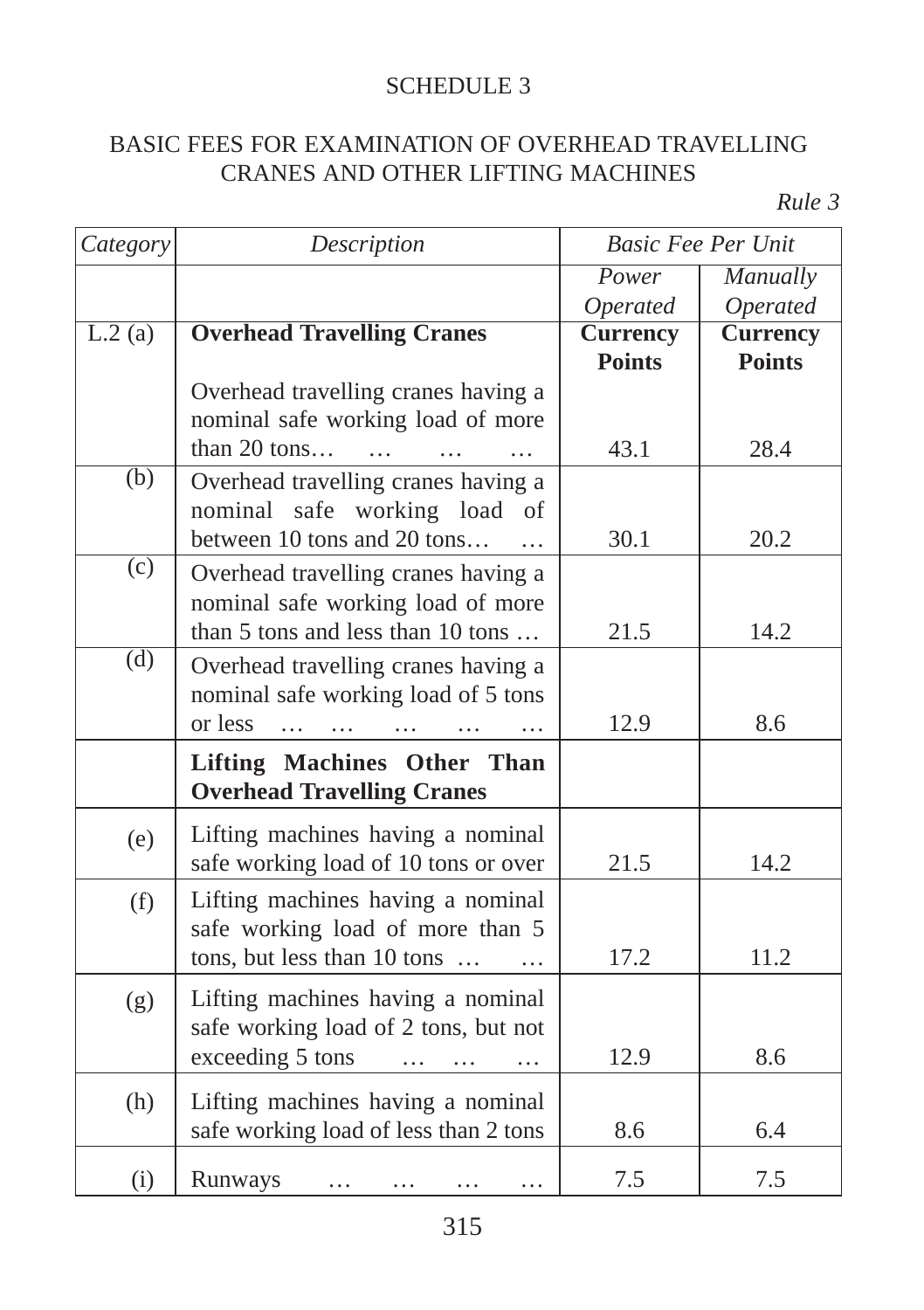#### BASIC FEES FOR EXAMINATION OF LIFTING APPLIANCES

| Category | Description                                                                                     | <b>Basic Fee Per Unit</b>        |                                  |
|----------|-------------------------------------------------------------------------------------------------|----------------------------------|----------------------------------|
|          |                                                                                                 | Power<br><i>Operated</i>         | Manually<br><i>Operated</i>      |
| L.3      |                                                                                                 | <b>Currency</b><br><b>Points</b> | <b>Currency</b><br><b>Points</b> |
| (a)      | Chain blocks having a nominal safe<br>working load of 10 tons or over                           | 11.2                             | 8.6                              |
| (b)      | Chain blocks having a nominal safe<br>working load of 5 tons or more, but<br>less than 10 tons. | 6.9                              | 5.2                              |
| (c)      | Chain blocks having a nominal safe<br>working load of 3 tons or more, but<br>less than $5$ tons | 5.6                              | 4.3                              |
| (d)      | Chain blocks having a nominal safe<br>working load of less than 3 tons                          | 4.3                              | 2.98                             |
| (e)      | Pulley blocks or gin wheels                                                                     |                                  | 1.5                              |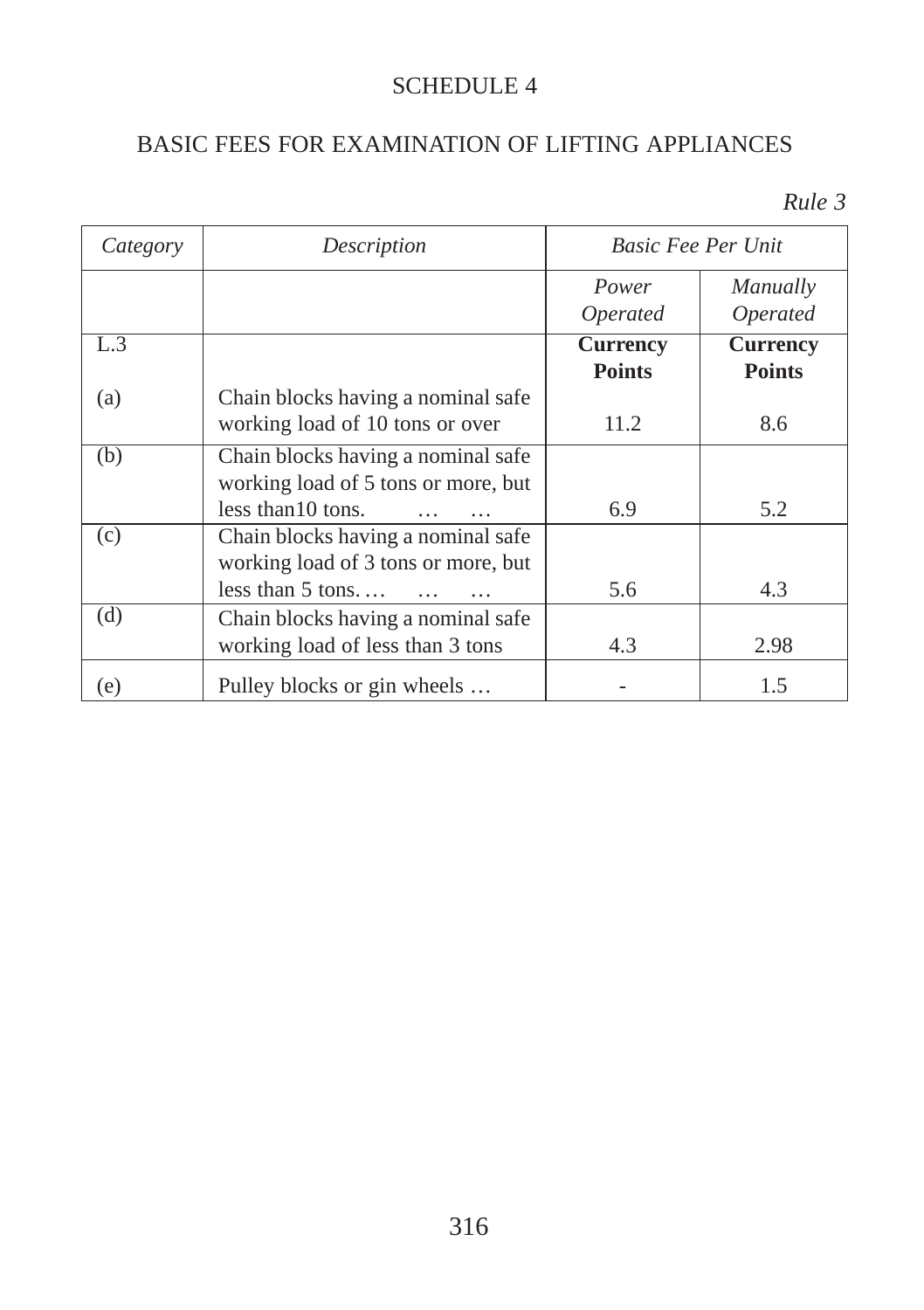#### BASIC FEES FOR EXAMINATION OF LIFTING GEAR

| Category | Description                                                 | <b>Basic Fee Per Unit</b>      |
|----------|-------------------------------------------------------------|--------------------------------|
| L.4      | Chains, chain slings, wire ropes                            | Currency Unit 1.50 per running |
| (a)      | or wire rope slings                                         | foot                           |
| (b)      | Rings, hooks, shackles, swivels<br>or eye-bolts<br>$\cdots$ | Currency Unit 1.50 per item    |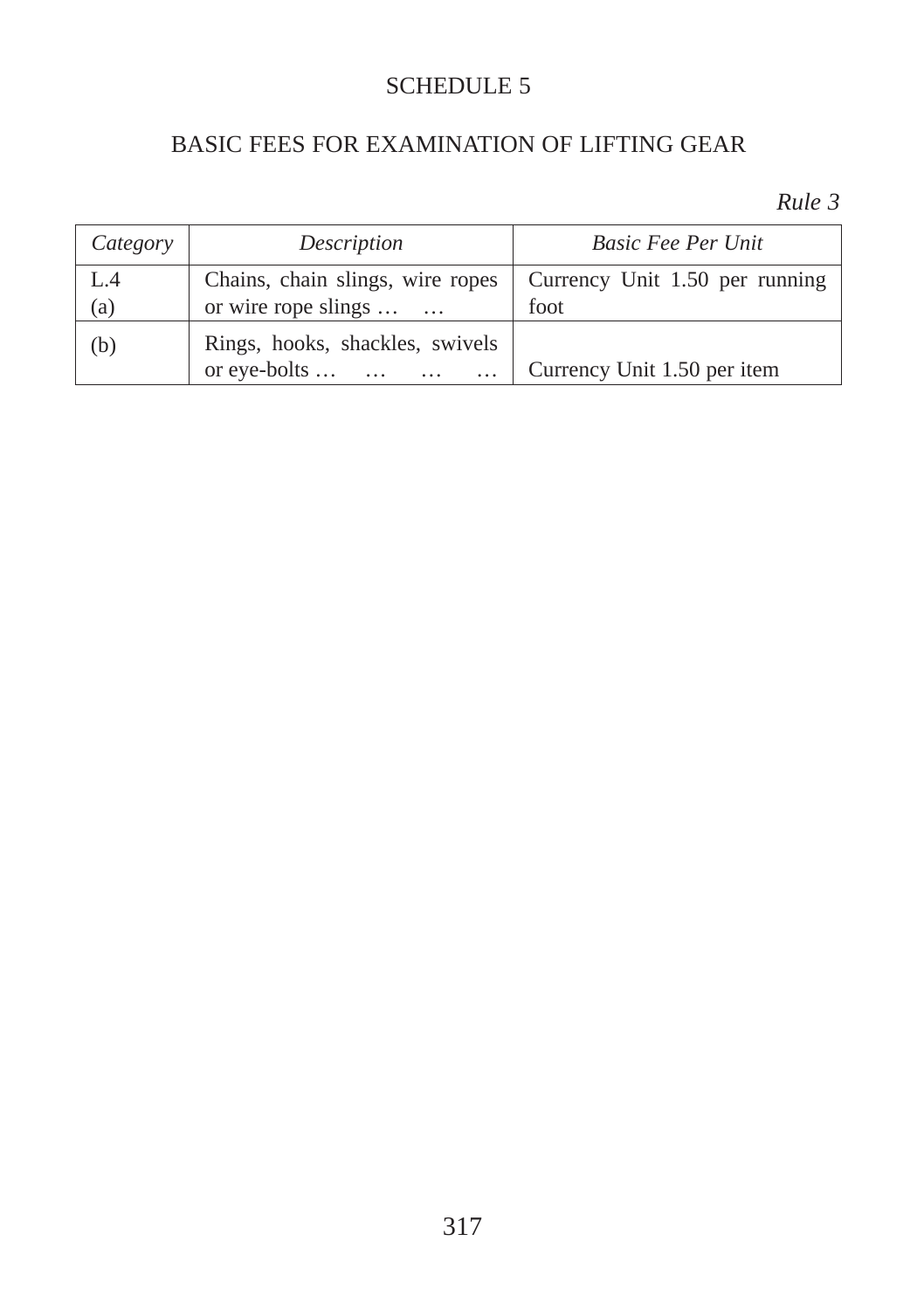#### BASIC FEES FOR EXAMINATION OF STEAM BOILERS WHEN COLD

| Category       | Description                                                                           | <b>Basic Fee Per Unit</b>         |
|----------------|---------------------------------------------------------------------------------------|-----------------------------------|
| P.1(a)         | Water tube boilers having<br>an                                                       | Currency points 43.0 plus         |
|                | evaporative capacity of more than                                                     | Currency points 8.41 per 1000     |
|                | 25,000 lb/ hour                                                                       | lb/hr evaporation or part thereof |
|                |                                                                                       | in excess of 25,000 lb/hr         |
| (b)            | Water tube boilers having<br>an                                                       |                                   |
|                | evaporative capacity of between and                                                   |                                   |
|                | including 10,000lb/hour and 25,000 lb/                                                |                                   |
|                | hour $\dots$ $\dots$<br>$\ddotsc$                                                     | Currency points 43.0              |
| $\overline{c}$ | Water tube boilers having<br>an                                                       |                                   |
|                | evaporative capacity of less than 10,000                                              |                                   |
|                | $lb/$ hour $\ldots$ $\ldots$                                                          | Currency points 34.5              |
| (d)            | Locomotive type, horizontal multi-                                                    |                                   |
|                | tubular, Lancashire, Cornish<br>$\alpha$                                              |                                   |
|                | externally shell-type boilers other than<br>boilers in categories P.1 (e), P.1 (f) or |                                   |
|                | $P.1$ ((j)<br>$\mathbf{1}$<br>$\cdots$<br>$\cdots$<br>$\cdots$                        |                                   |
| (e)            | Vertical, vertical cross-tube or vertical                                             | Currency points 37.9              |
|                | multi-tubular boilers other than boilers                                              |                                   |
|                | in categories P.1 (f) or P.1 (j)                                                      | Currency points 28.4              |
| (f)            | Boilers less than 2 feet in diameter                                                  |                                   |
|                | other than boilers in category P.1 (j)                                                |                                   |
|                | electrode boilers<br>$\cdots$<br>$\cdots$                                             | Currency points 18.9              |
| (g)            | Economizers<br>$\cdots$<br>$\cdots$<br>$\cdots$                                       | Currency points 10.4              |
| (h)            | Superheaters<br>$\cdots$<br>$\cdots$<br>$\cdots$                                      | Currency points 8.6               |
| (i)            | Steam tube oven or steam tube hot                                                     |                                   |
|                | plates<br>$\cdots$                                                                    | Currency points 17.2              |
| (j)            | Medical sterilizer boilers<br>$\ddots$<br>$\cdots$                                    | Currency points 3.5               |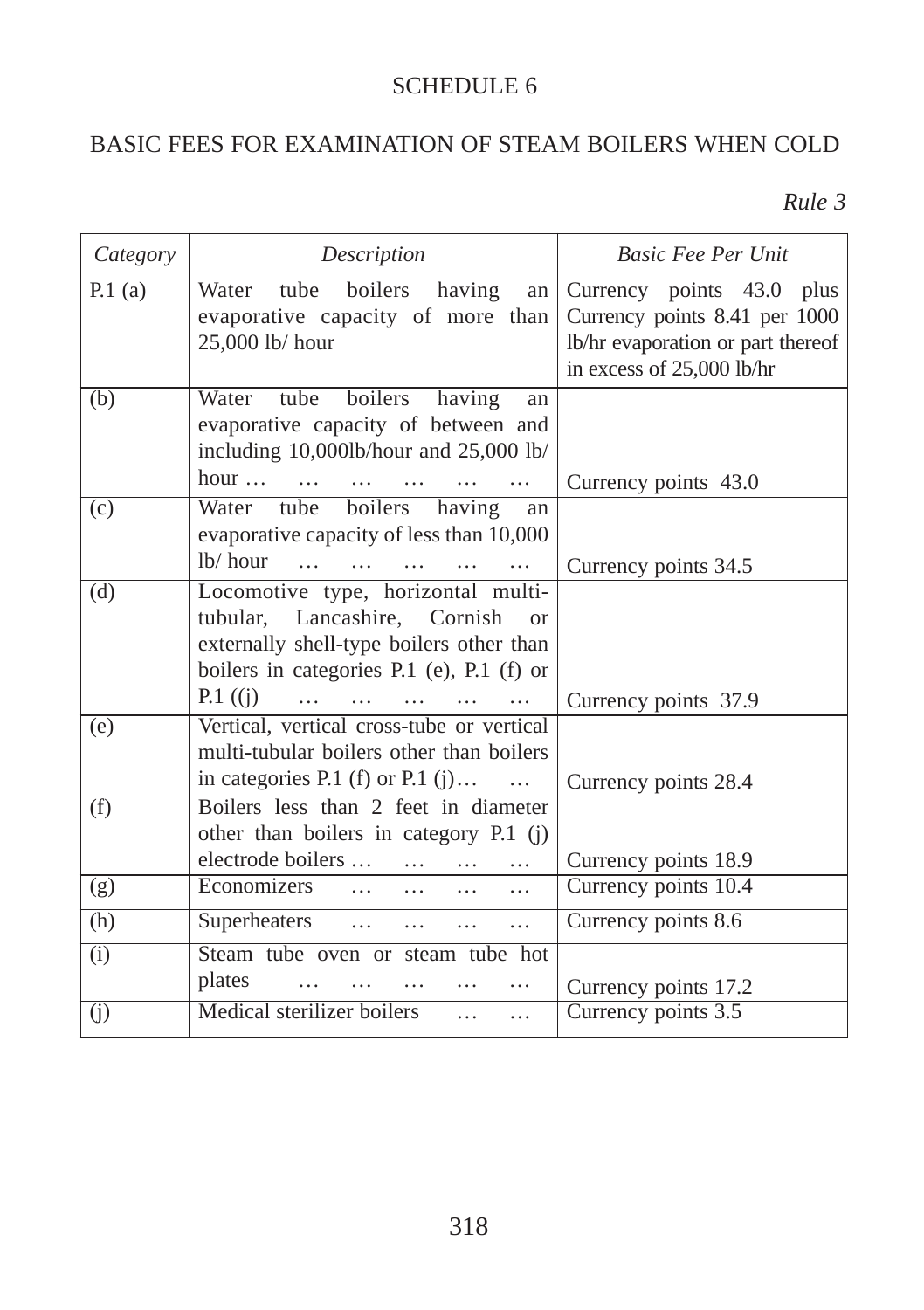#### BASIC FEES FOR EXAMINATION OF STEAM RECEIVERS

| Category       | Description                        | <b>Basic Fee Per Unit</b>         |
|----------------|------------------------------------|-----------------------------------|
| P <sub>2</sub> |                                    |                                   |
| (a)            | Steam receivers of diameter 2 feet |                                   |
|                | or over $\dots$                    | Currency points 10.4              |
| (b)            | Steam receivers of diameter less   |                                   |
|                | than $2$ feet $\dots$              | Currency points 6.9               |
| (c)            | Steam receivers not of circular    | Currency points 6.9 plus CU 150   |
|                | shape                              | per square foot of heated surface |
|                |                                    | in excess of 10 square ft         |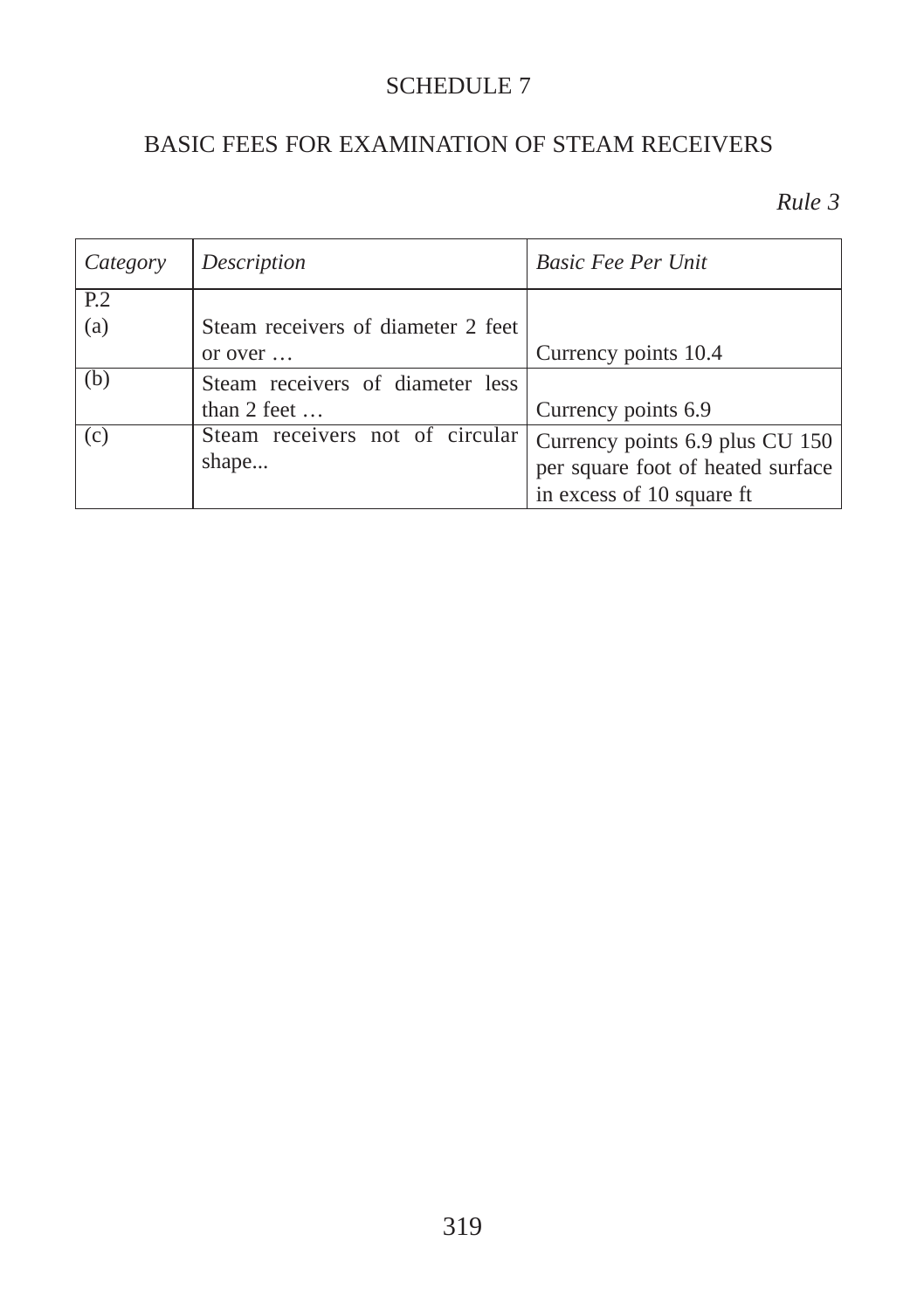#### BASIC FEES FOR EXAMINATION OF AIR RECEIVERS

| $\vert$ Category | Description                                  | <i>Basic Fee Per Unit</i> |
|------------------|----------------------------------------------|---------------------------|
| P.3              | Air receivers of diameter of 2 feet 6 inches |                           |
| (a)              | or over                                      | Currency points 8.6       |
| (b)              | Air receivers of diameter less than 2 feet 6 |                           |
|                  | inches<br>$\cdots$<br>$\cdots$               | Currency points 5.6       |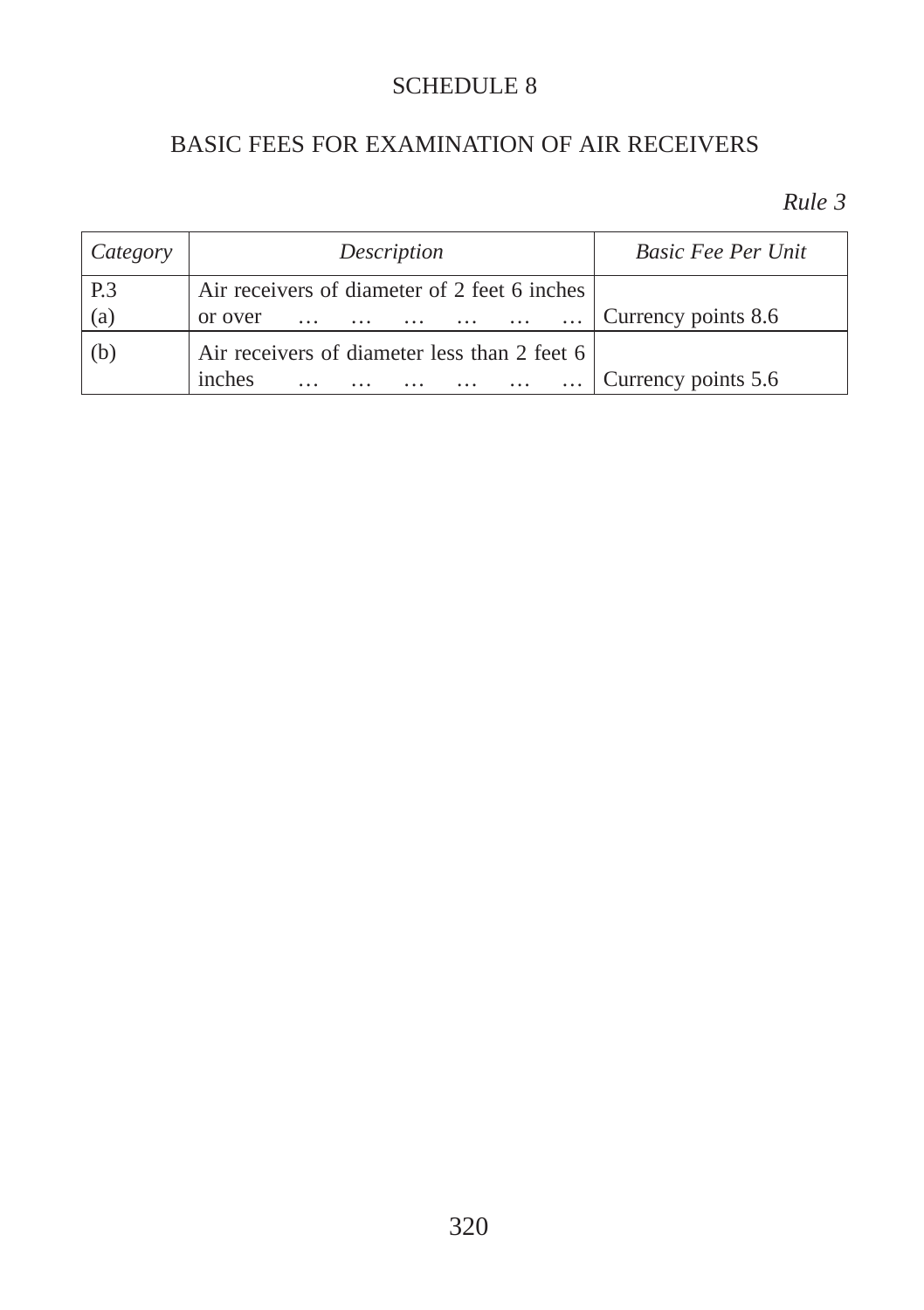#### BASIC FEES FOR EXAMINATION OF POWER GENERATORS

| Category   | Description                                                                                                   | <b>Basic Fee Per Unit</b> |
|------------|---------------------------------------------------------------------------------------------------------------|---------------------------|
| P.4<br>(a) | Power generator installed for commercial or<br>public utility with output of 10KVA -50KVA Currency points 2.5 |                           |
| (b)        | Power generator installed for commercial or<br>public utility with output >50KVA, but<br>$\leq 100$ KVA       | Currency points 38.0      |
| (c)        | Power generator installed for commercial or<br>public utility with output >100KVA, but<br>$\leq 500$ KVA      | Currency points 45.0      |
| (d)        | Power generator installed for commercial or<br>public utility with output >500KVA                             | Currency points 60.0      |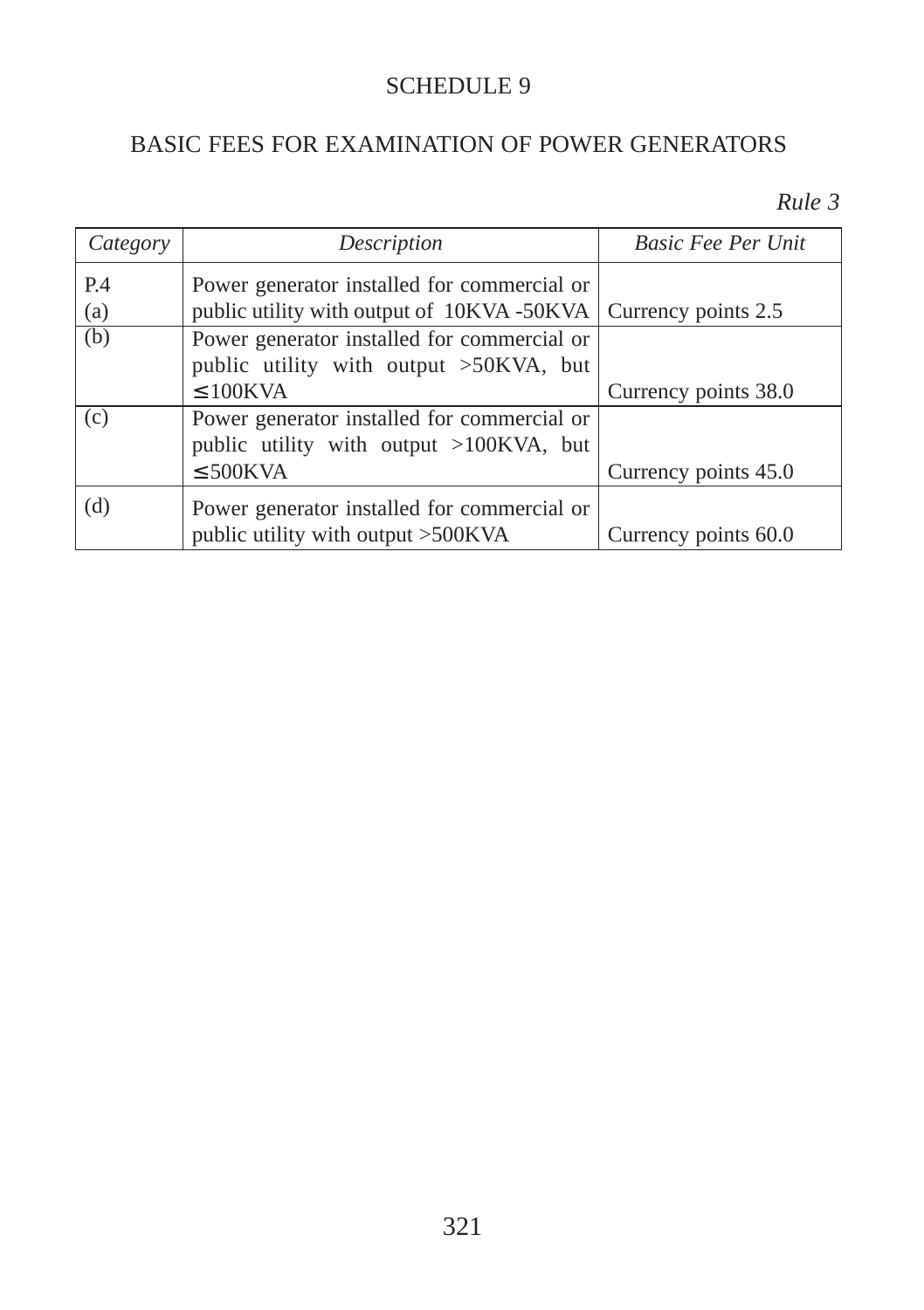#### ADDITIONAL FEES

*Rule 3*

| 1. Each hydraulic test of a pressure vessel                                                            | 40 percent of the appropriate basic<br>fees |
|--------------------------------------------------------------------------------------------------------|---------------------------------------------|
| 2. Each load test of a lifting machine,<br>Lifting appliance, hoist or lift or item<br>of lifting gear | 40 percent of the appropriate basic<br>fees |
| 3. Each supplementary examination of<br>a pressure vessel                                              | 40 percent of the appropriate basic<br>fees |

I HEREBY signify my hand this 2nd day of June, 2009.

HON. GABRIEL OPIO, *Minister for Gender, Labour and Social Development.*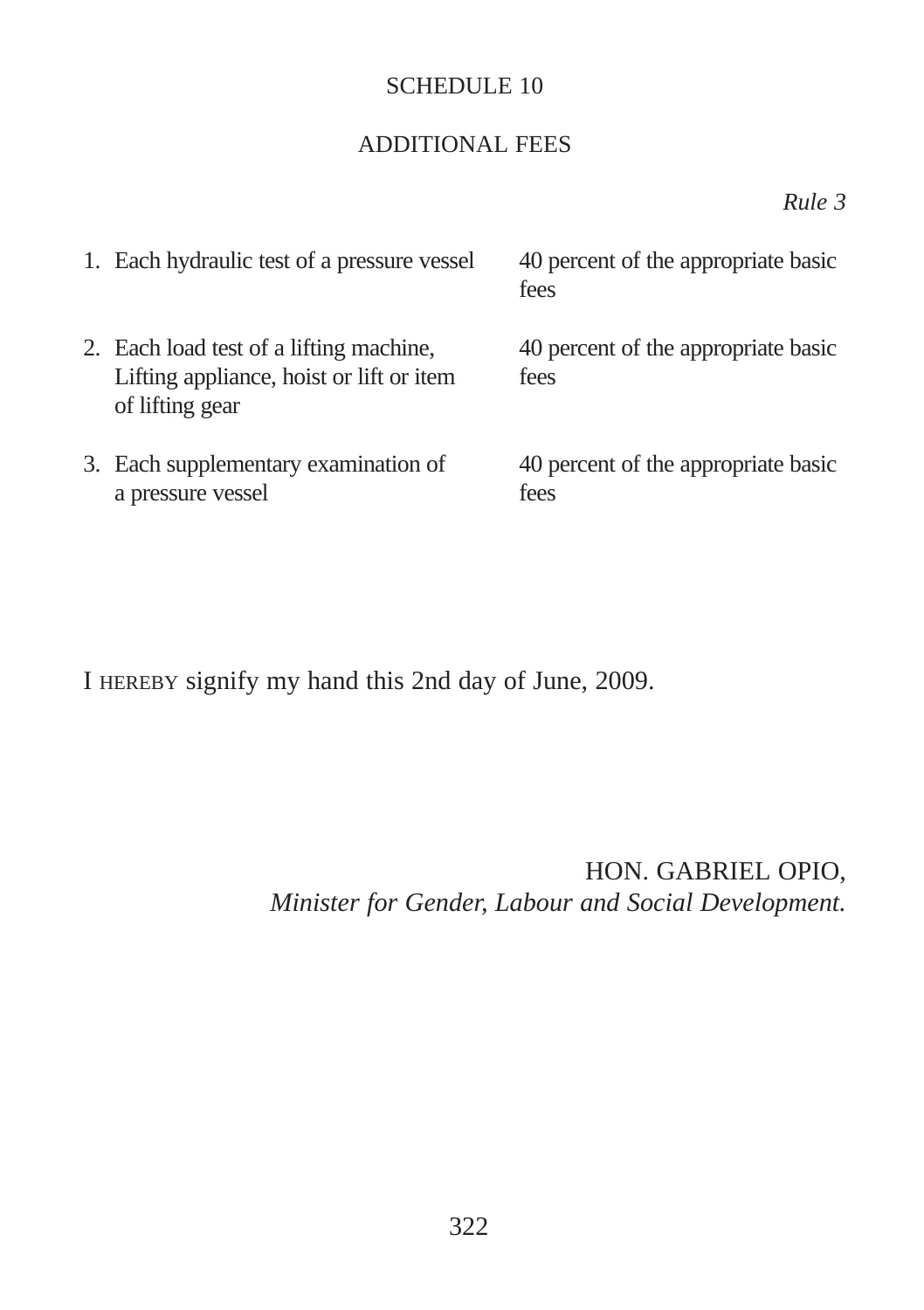#### **STATUTORY INSTRUMENTS SUPPLEMENT**

*to The Uganda Gazette No. 46 Volume CII dated 18th September, 2009* Printed by UPPC, Entebbe, by Order of the Government.

#### **STATUTORY INSTRUMENTS**

#### **2009 No. 48.**

#### **The Occupational Safety and Health (Workplace Registration Fees) Rules, 2009.**

*(Under sections 41(1) and 119(1) of the Occupational Safety and Health Act, 2006)*

IN EXERCISE of the powers conferred upon the Minister by sections  $41(1)$ and 119(1) of the Occupational Safety and Health Act, 2006, these Rules are made this 2nd day of June, 2009.

#### **1. Title**

These Rules may be cited as the Occupational Safety and Health (Work Place Registration Fees) Rules, 2009.

#### **2. Commencement**

These Rules shall come into force fourteen days after publication in the Gazette.

#### **3. Application**

These Rules shall apply to every workplace as provided in Schedule 2.

#### **4. Interpretation**

In these Rules, unless the context otherwise requires—

"currency point" the has meaning assigned to it in Schedule 1;

"Minister" means Minister responsible for occupational safety and health;

"workplace" has the meaning as provided by the Act.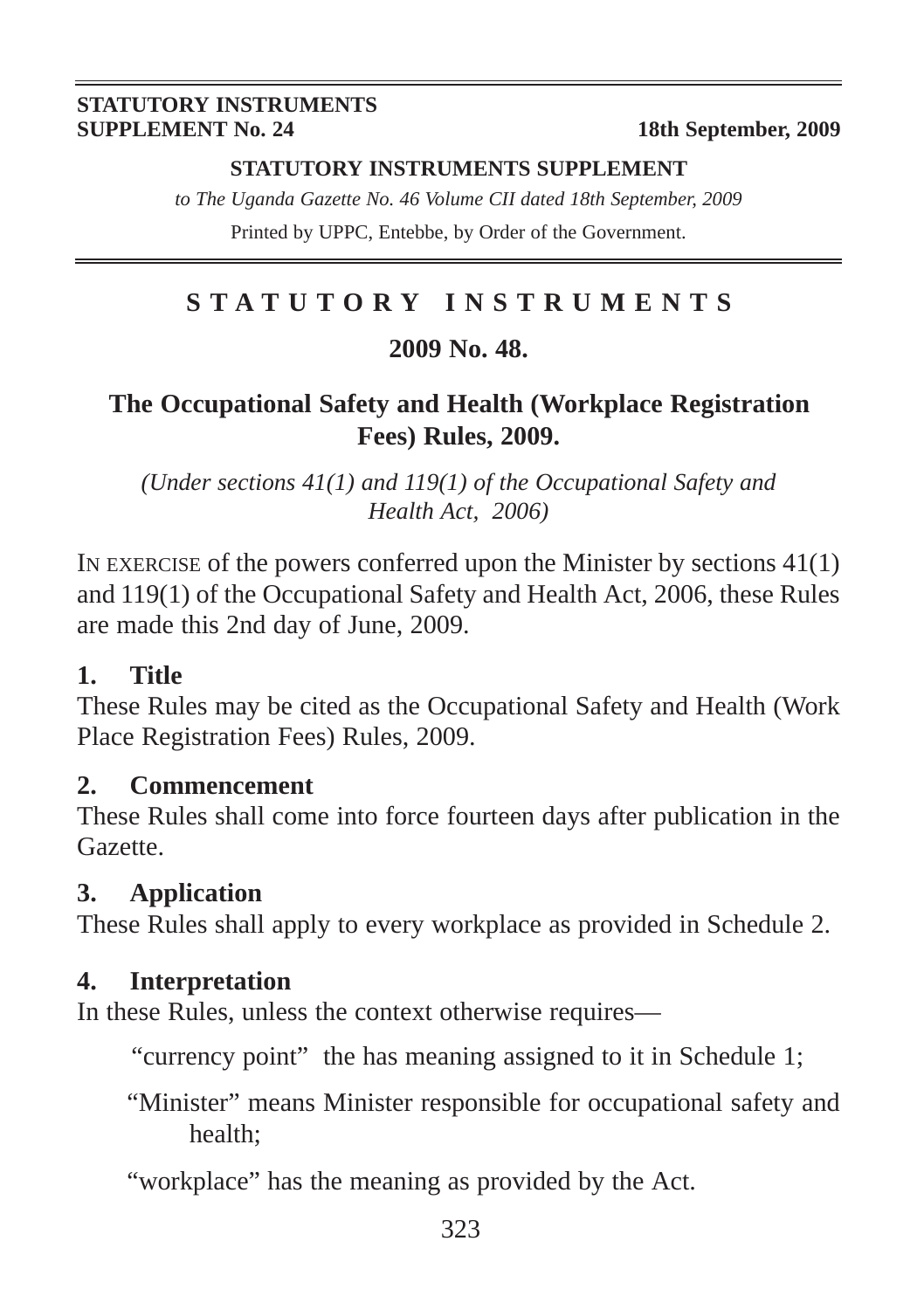#### **5. Different operations by same occupier and premises**

Where different operations, using different raw materials as declared in Schedule 2 and producing different products are being undertaken by the same occupier under the same premises, such operations will be treated as separate entities and will be regulated independently under these Rules.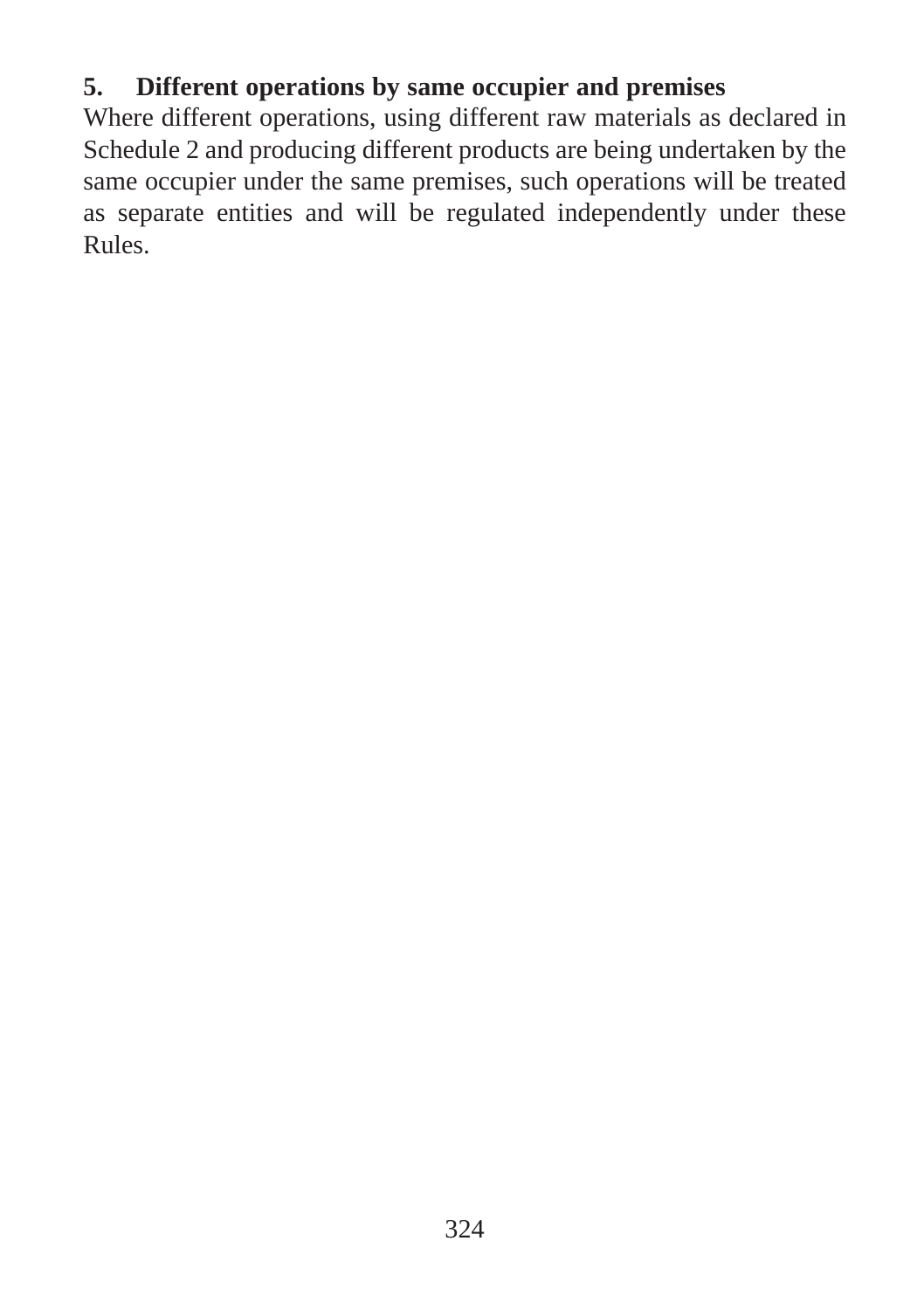#### CURRENCY POINT

*Rule 3*

A currency point is equivalent to twenty thousand shillings.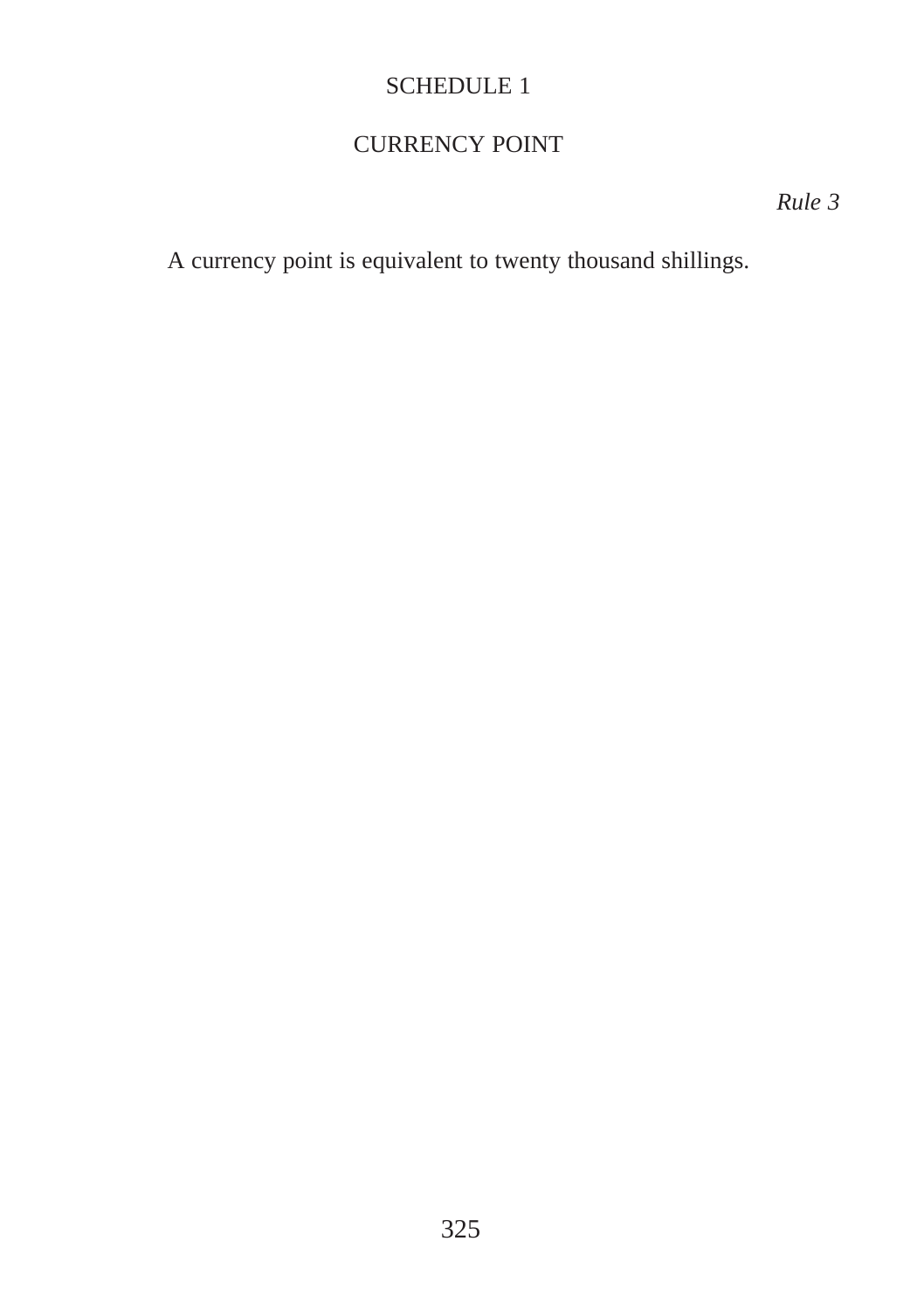#### BASIC REGISTRATION FEES FOR EACH WORKPLACE

| No.              | Nature of Activity                                                                                          | Criteria used where applicable                                                                                                                                                                                                         | Explanatory<br><b>Notes</b>                                                                                                 | Fees<br>(Curre<br>ncy                 |
|------------------|-------------------------------------------------------------------------------------------------------------|----------------------------------------------------------------------------------------------------------------------------------------------------------------------------------------------------------------------------------------|-----------------------------------------------------------------------------------------------------------------------------|---------------------------------------|
| 1.               | Agriculture,<br>Forestry, Fishing<br>and Hunting                                                            | Number of workers<br>$\Omega$<br>Type & Nature of work<br>$\overline{O}$<br>Type of plant & equipment used<br>$\overline{O}$<br>Nature of materials &<br>$\Omega$<br>chemicals handled<br>Nature & type of emissions<br>$\overline{O}$ | 50 or less<br>$51 - 100$<br>$101 - 200$<br>201 and above                                                                    | 2.5<br>$\overline{5}$<br>10<br>250    |
| 2.               | Manufacturing,<br>Processing                                                                                | Number of workers<br>$\Omega$<br>Type & Nature of work<br>$\Omega$<br>Type of plant & equipment used<br>$\overline{O}$<br>Nature of materials &<br>$\Omega$<br>chemicals handled<br>Nature & type of emissions<br>$\overline{O}$       | $50$ or less<br>$51 - 100$<br>$101 - 200$<br>201 and above                                                                  | 2.5<br>5<br>10<br>$\overline{25}$     |
| $\overline{3}$ . | Construction<br>(Buildings for<br>Commercial &<br>Public use, Civil<br>woks, roads,<br>Dams and<br>Bridges) | Project Value                                                                                                                                                                                                                          | Project Value<br>Less than 10m<br>$10m - 50m$<br>$51m - 100m$<br>$101m - 500m$<br>$501m - 1 \text{Bilion}$<br>Above 1Bilion | 2.5<br>12.5<br>25<br>50<br>125<br>250 |
| $\overline{4}$ . | General<br>Engineering                                                                                      | Number of workers<br>$\Omega$<br>Type & Nature of work<br>$\overline{O}$<br>Type of plant & equipment used<br>$\Omega$<br>Nature of materials &<br>$\overline{O}$<br>chemicals handled<br>Nature & type of emissions<br>$\mathbf{O}$   | Using no<br>mechanical power<br>Using mechanical<br>power<br>$(i) \leq 3$ machines                                          | 2.5<br>5                              |
|                  |                                                                                                             |                                                                                                                                                                                                                                        | $(ii) >3 \leq$ machines<br>$(iii) > 7$ machines<br>or and heavy<br>duty machines                                            | 15<br>50                              |
| 5.               | Communication<br>stations                                                                                   |                                                                                                                                                                                                                                        | Radio<br>Television                                                                                                         | 10<br>25                              |
|                  |                                                                                                             |                                                                                                                                                                                                                                        | Telephone Mast                                                                                                              | 25                                    |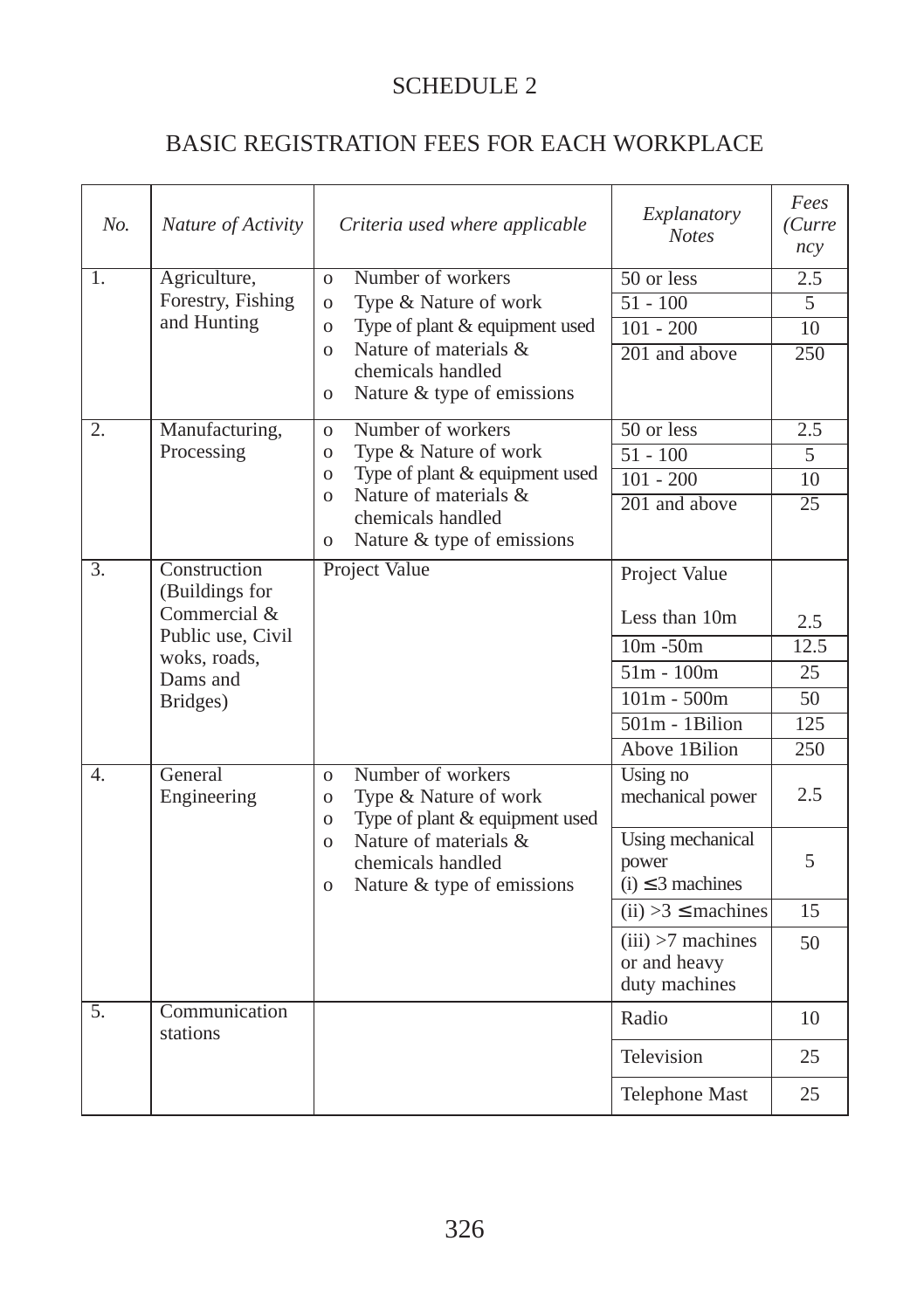| 6.  | Mining and         |                                                              | Self employed/                                            | 2.5   |
|-----|--------------------|--------------------------------------------------------------|-----------------------------------------------------------|-------|
|     | Quarrying          |                                                              | artisans                                                  |       |
|     |                    |                                                              | Machinery<br>$\overline{O}$                               | 30    |
|     |                    |                                                              | used<br>Registered<br>$\mathbf{O}$                        |       |
|     |                    |                                                              | Use of<br>$\Omega$                                        |       |
|     |                    |                                                              | chemicals                                                 |       |
|     |                    |                                                              | Quarrying<br>$\overline{O}$                               |       |
|     |                    |                                                              | Low tonnage<br>$\overline{O}$                             |       |
|     |                    |                                                              | (tens of<br>thousands or                                  |       |
|     |                    |                                                              | less)                                                     |       |
|     |                    |                                                              |                                                           |       |
|     |                    |                                                              | Machinery<br>$\mathbf{O}$<br>Registered<br>$\overline{O}$ | 250   |
|     |                    |                                                              | High tonnage<br>$\overline{O}$                            |       |
|     |                    |                                                              | out put on                                                |       |
|     |                    |                                                              | daily basis                                               |       |
|     |                    |                                                              | (in hundreds)<br>of thousands)                            |       |
|     |                    |                                                              | Licensed<br>$\mathbf{o}$                                  |       |
|     |                    |                                                              | Precious metals                                           | 200   |
| 7.  | Oil Exploration,   | Number of workers<br>$\Omega$                                | Large venture<br>$\overline{\phantom{0}}$                 | 2,500 |
|     | Drilling and       | Type & Nature of work<br>$\overline{O}$                      | High project<br>$\overline{a}$                            |       |
|     | Production         | Type of plant & equipment<br>$\overline{O}$                  | value                                                     |       |
|     |                    | used<br>Nature of materials &                                | Highly<br>$\overline{a}$<br>hazardous                     |       |
|     |                    | $\Omega$<br>chemicals handled                                |                                                           |       |
|     |                    | Nature & type of emissions<br>$\overline{O}$                 |                                                           |       |
| 8.  | Oil Refining       | Number of workers<br>$\Omega$                                | Large venture<br>$\overline{\phantom{0}}$                 | 2,500 |
|     |                    | Type & Nature of work<br>$\mathbf O$                         | High project<br>$\overline{a}$                            |       |
|     |                    | Type of plant & equipment<br>$\overline{O}$                  | value                                                     |       |
|     |                    | used                                                         | Highly<br>$\overline{a}$                                  |       |
|     |                    | Nature of materials &<br>$\overline{O}$<br>chemicals handled | hazardous                                                 |       |
|     |                    | Nature & type of emissions<br>$\overline{O}$                 |                                                           |       |
| 9.  | Oil depots and oil | Type of plant & equipment used<br>$\mathbf O$                | 10 million liters                                         | 250   |
|     | pipeline           | Nature of materials & chemicals<br>$\mathbf{o}$              | or less                                                   |       |
|     | engineering        | handled                                                      | 10 million liters                                         | 500   |
|     | works              | Number of workers<br>$\overline{O}$                          | or more                                                   |       |
| 10. | Liquefied          | Type of plant & equipment used<br>$\mathbf{O}$               |                                                           | 10    |
|     | petroleum gas      | Nature of materials &<br>$\Omega$                            |                                                           |       |
|     | (LPD) plants       | chemicals handled                                            |                                                           |       |
|     |                    | Number of workers<br>$\overline{O}$                          |                                                           |       |
| 11. | Natural Petroleum  |                                                              | <b>Highly</b>                                             | 500   |
|     | Gas production     |                                                              | flammable                                                 |       |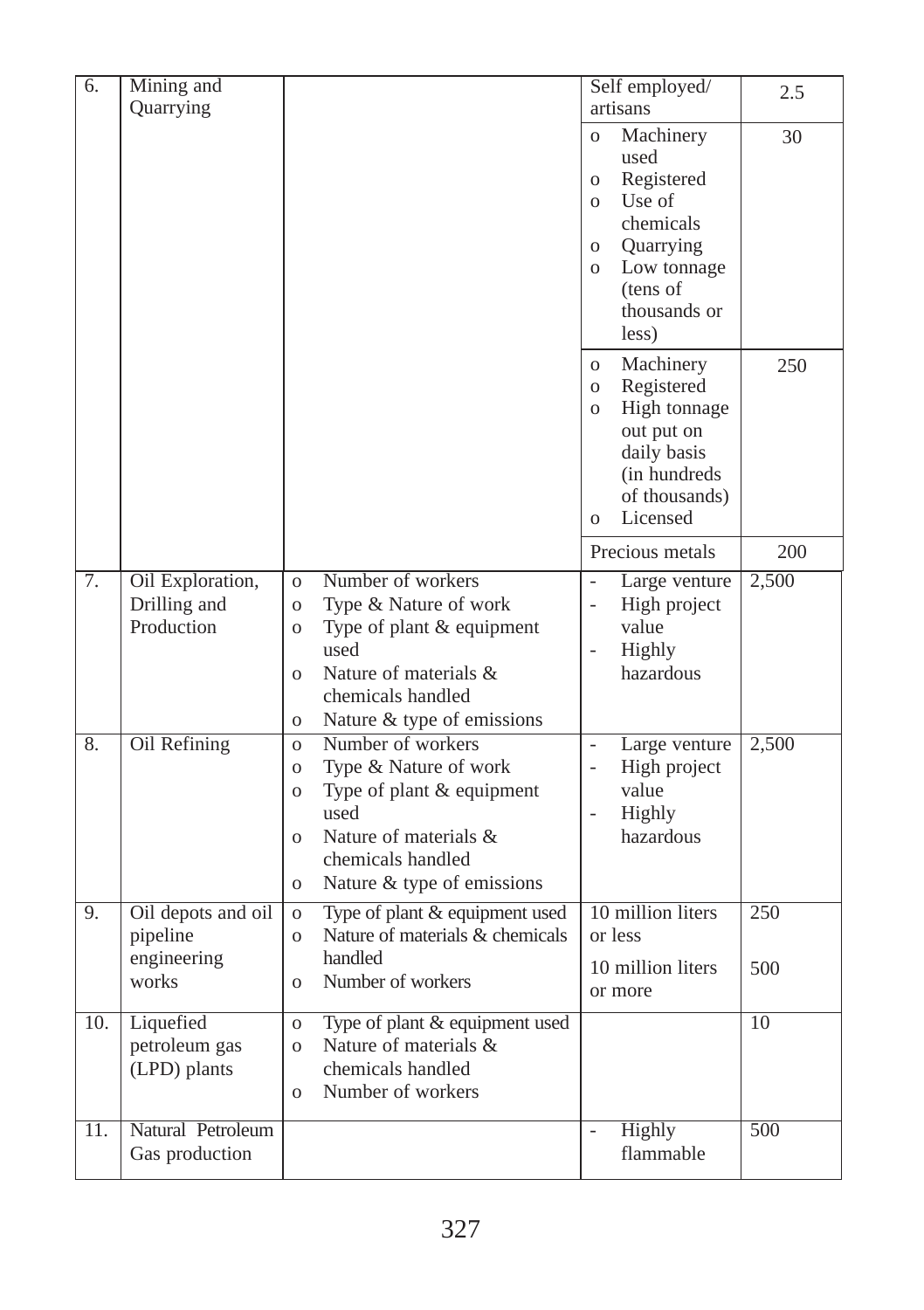| 12.               | Commercial<br>energy              | Production capacity<br>$\overline{O}$<br>Method of generation<br>$\mathbf{O}$                                                                                                                                                                     | Hydro power<br>plant $\leq 150$ mw                                                                                                                           | 400             |
|-------------------|-----------------------------------|---------------------------------------------------------------------------------------------------------------------------------------------------------------------------------------------------------------------------------------------------|--------------------------------------------------------------------------------------------------------------------------------------------------------------|-----------------|
|                   | Generation                        | Hazards involved<br>$\overline{O}$                                                                                                                                                                                                                | $>150$ mw                                                                                                                                                    | 750             |
|                   |                                   |                                                                                                                                                                                                                                                   | Thermal power<br>plant $\leq$ 30mw                                                                                                                           | 200             |
|                   |                                   |                                                                                                                                                                                                                                                   | $>30$ mw                                                                                                                                                     | 450             |
|                   |                                   |                                                                                                                                                                                                                                                   | Power<br>Transmission                                                                                                                                        | 250             |
|                   |                                   |                                                                                                                                                                                                                                                   | Power<br>distribution                                                                                                                                        | 250             |
| $\overline{13}$ . | Restaurants                       | Number of workers<br>$\Omega$<br>Type & Nature of work<br>$\mathbf{O}$<br>Type of plant & equipment<br>$\overline{O}$<br>used<br>Nature of materials and<br>$\overline{O}$<br>chemicals handled<br>Nature & type of emissions<br>$\overline{O}$   |                                                                                                                                                              | $\overline{5}$  |
| $\overline{14}$ . | Hotels                            | <b>Star Rating System</b>                                                                                                                                                                                                                         | * (one star or less)                                                                                                                                         | 5               |
|                   |                                   |                                                                                                                                                                                                                                                   | **(two stars)                                                                                                                                                | 10              |
|                   |                                   |                                                                                                                                                                                                                                                   | ***(three star)                                                                                                                                              | 15              |
|                   |                                   |                                                                                                                                                                                                                                                   | ****(four star)                                                                                                                                              | 20              |
|                   |                                   |                                                                                                                                                                                                                                                   | *****(five star)                                                                                                                                             | 25              |
| 15.               | <b>Listed Work</b>                | Number of workers<br>$\overline{O}$<br>Type & Nature of work<br>$\overline{O}$<br>Type of plant & equipment<br>$\overline{O}$<br>used<br>Nature of materials and<br>$\Omega$<br>chemicals handled<br>Nature & type of emissions<br>$\overline{O}$ | working<br>in<br>high rise struc-<br>tures (masts,<br>pylons,<br>painting high<br>walls, etc)<br>working<br>in<br>$\overline{\phantom{a}}$<br>confined space | $2,5 - 10$      |
| $\overline{16}$ . | Public and<br>Private             | Number of workers<br>$\overline{O}$<br>Type & Nature of work<br>$\overline{O}$                                                                                                                                                                    | $\geq$ 5 workers, but<br>$\leq 50$                                                                                                                           | $\overline{4}$  |
|                   | Institutions                      | Type of plant & equipment used<br>$\overline{O}$<br>Nature of materials and<br>$\overline{O}$<br>chemicals handled                                                                                                                                | $> 50$ workers, but<br>$\leq 100$ workers                                                                                                                    | 10              |
|                   |                                   | Nature & type of emissions<br>$\overline{O}$                                                                                                                                                                                                      | $>100$ workers                                                                                                                                               | 25              |
| 17.               | Petrol Service<br><b>Stations</b> | Number of workers<br>$\overline{O}$<br>Type & Nature of work<br>$\overline{O}$                                                                                                                                                                    | $\leq$ 3 pumps                                                                                                                                               | 10              |
|                   |                                   | Type of plant & equipment used<br>$\overline{O}$<br>Nature of materials and<br>$\overline{O}$<br>chemicals handled<br>Nature & type of emissions<br>$\overline{O}$                                                                                | $>$ 3 pumps                                                                                                                                                  | 20              |
| 18.               | Security companies                | Nature of work (security)<br>$\mathbf{O}$                                                                                                                                                                                                         |                                                                                                                                                              | $\overline{25}$ |